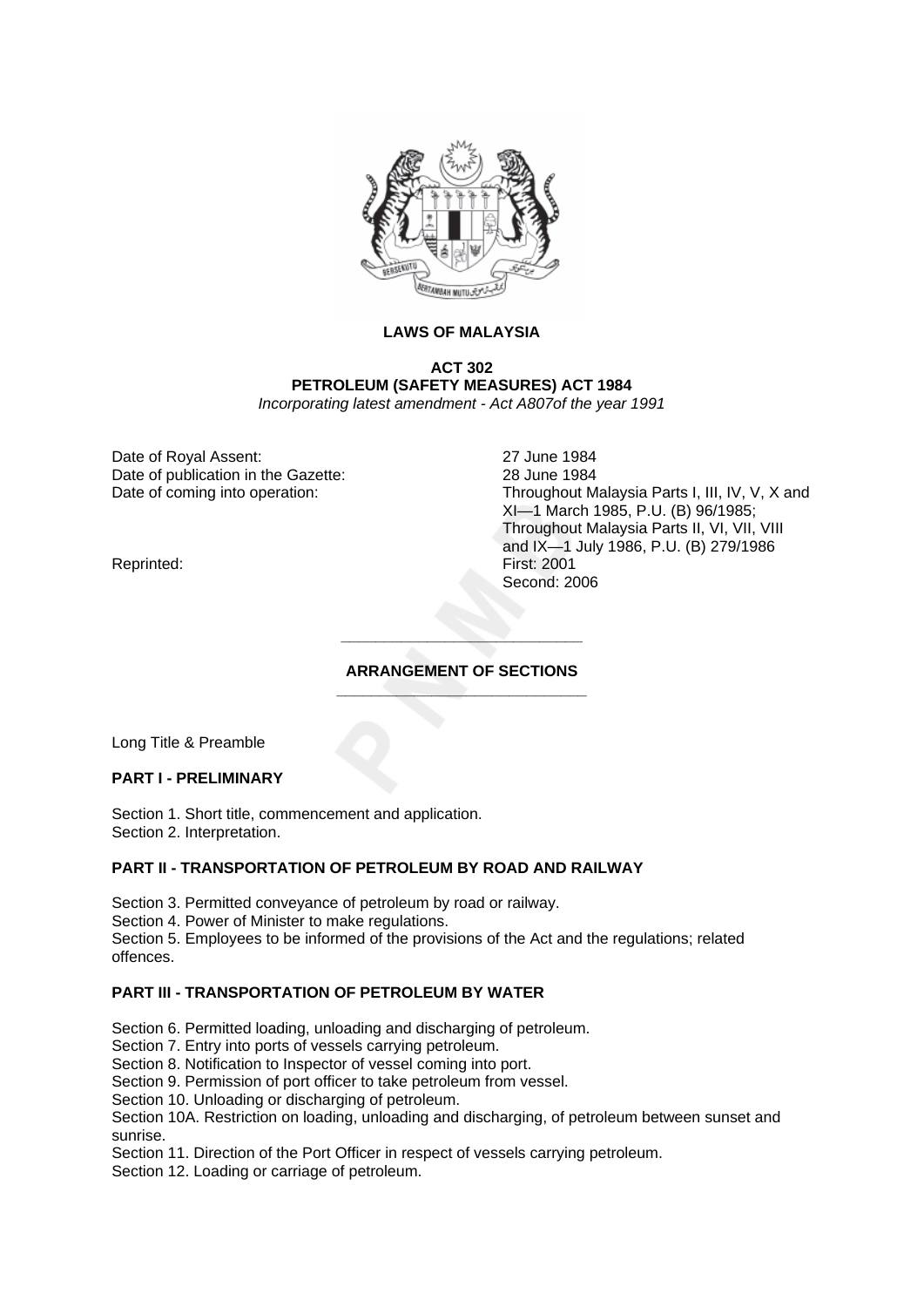Section 13. Remaining in any port, etc. without permission. Section 14. Placing on any quay, bank, etc. any petroleum.

# **PART IV - TRANSPORTATION OF PETROLEUM BY AIR**

Section 15. Transportation of petroleum by air not permitted.

# **PART V - TRANSPORTATION OF PETROLEUM BY PIPELINES**

Section 16. Authorisation of pipeline works.

- Section 17. Emergency pipeline works.
- Section 18. Offences relating to unauthorised pipeline works.

# **PART VI - STORAGE AND HANDLING OF PETROLEUM**

Section 19. Petroleum storage and petroleum handling licence.

- Section 20. Labelling of containers or receptacles containing petroleum.
- Section 21. Power of Minister to make regulations in special circumstances.
- Section 22. Notice of accident involving petroleum.
- Section 23. Inquiry into accidents involving petroleum.
- Section 24. Insulting persons conducting inquiry.
- Section 25. Protection agent suits for persons conducting inquiry.
- Section 26. Evidence not admissible in civil or criminal proceedings.
- Section 27. Exempted categories of petroleum.

### **PART VII - UTILISATION OF EQUIPMENT, GADGETS, MATERIALS, PLANTS, APPLIANCES, BUILDINGS, STRUCTURES AND INSTALLATIONS**

Section 28. Approved equipment, etc. and verification.

- Section 29. Power of Minister to vary list of approved equipment, etc.
- Section 30. Offences.
- Section 31. Application of this Part.

### **PART VIII - EXISTING EQUIPMENT, GADGETS, MATERIALS, PLANTS, APPLIANCES, BUILDINGS, STRUCTURES AND INSTALLATIONS**

Section 32. Equipment, etc. in premises licensed under repealed laws. Section 33. Rectification of equipment, etc. in licensed premises. Section 34. Offences.

# **PART IX - GENERAL POWERS FOR RECTIFICATION**

Section 35. General powers for rectification.

### **PART X - LIABILITY**

Section 36. Liability to verify.

### **PART XI - GENERAL**

- Section 37. Power to delegate.
- Section 38. Appointment of Inspectors.
- Section 39. Samples and tests.

Section 40. Free and Unobstructed ingress, etc.

- Section 41. Liability of agents and servants.
- Section 42. Revocatian of licence, etc.
- Section 43. Appeal to Minister.
- Section 44. Power of Minister to exempt.
- Section 45. General powers to make regulations.
- Section 46. Power of Minister to prescribe codes of practice.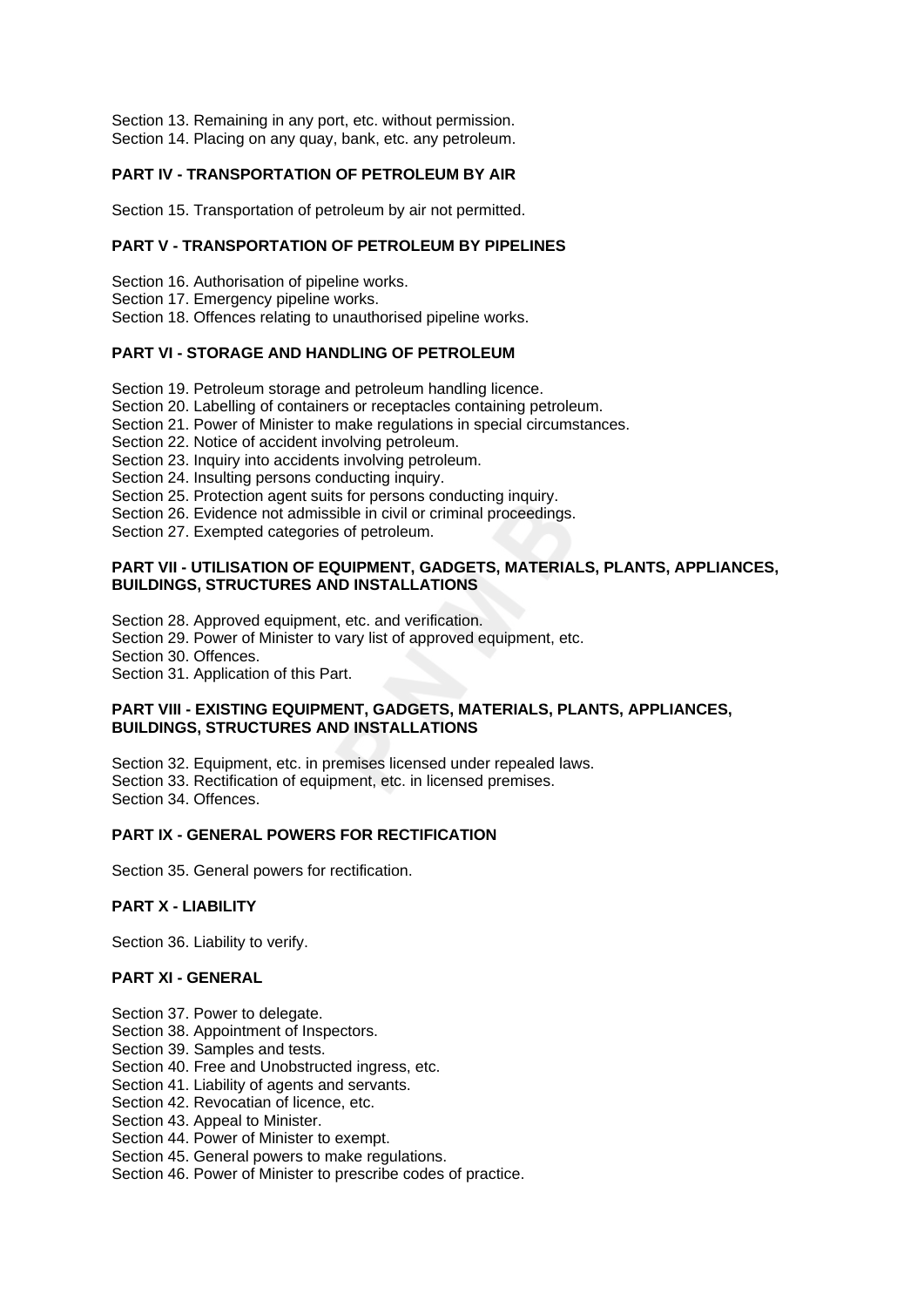Section 47. Fees collected. Section 48. Repeal.

SCHEDULE

LIST OF AMENDMENTS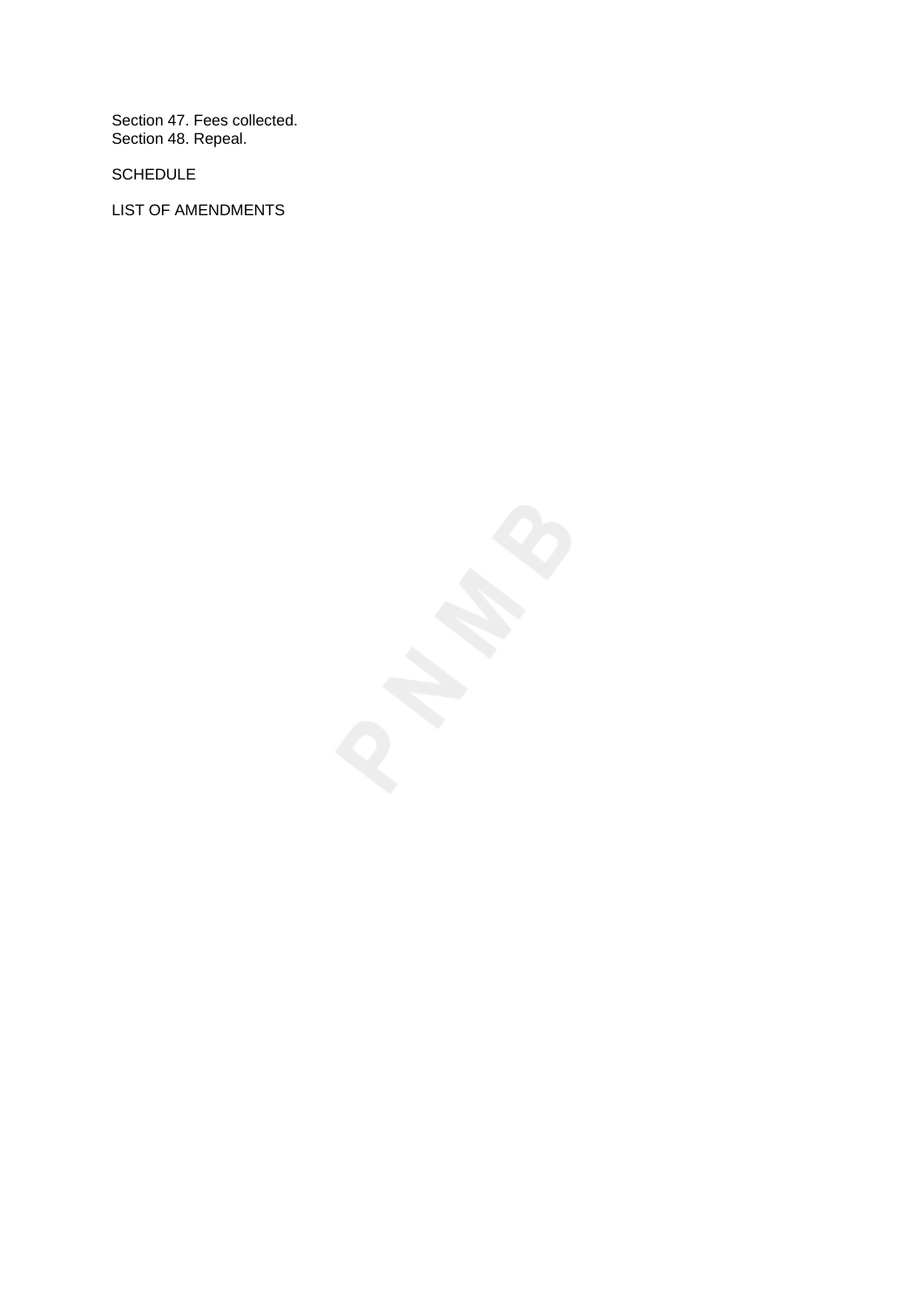### **Long Title & Preamble**

An Act to consolidate laws relating to safety in the transportation, storage and utilization of petroleum and to provide for matters relating thereto.

> [*Throughout Malaysia Parts I, III, IV, V, X and XI—1 March 1985, P.U. (B) 96/1985; Throughout Malaysia Parts II, VI, VII, VIII and IX—1 July 1986, P.U. (B) 279/1986*]

**BE IT ENACTED** by the Seri Paduka Baginda Yang di-Pertuan Agong with the advice and consent of the Dewan Negara and Dewan Rakyat in Parliament assembled, and by the authority of the same, as follows:

#### **PART I PRELIMINARY**

### **1. Short title, commencement and application.**

This Act may be cited as the Petroleum (Safety Measures) Act 1984 and shall come into force on such date (hereinafter in this Act called "the appointed date") as the Minister may by notification in the *Gazette* appoint:

Provided that the Minister may by notification in the *Gazette* prescribe different dates (hereinafter called "the prescribed dates") for different provisions or any part of any provision of this Act and for different areas or localities of the Federation, and for the purposes of any such provision, area or locality, any reference in any provision of this Act to the appointed date shall be construed as a reference to the prescribed date.

### **2. Interpretation.**

(1) In this Act, unless the context otherwise requires—

"Class I petroleum" means petroleum having flash points below 37.8ºC;

"Class IA petroleum" means petroleum having flash points below 22.8ºC and having a boiling point below 37.8ºC;

"Class IB petroleum" means petroleum having flash points below 22.8ºC and having a boiling point at or above 37.8ºC;

"Class IC petroleum" means petroleum having flash points at or above 22.8ºC and below 37.8ºC;

"Class II petroleum" means petroleum having flash points at or above 37.8ºC and below 60ºC;

"Class III petroleum" means petroleum having flash points at or above 60ºC;

"Class IIIA petroleum" means petroleum having flash points at or above 60ºC and below 93.4ºC;

"Class IIIB petroleum" means petroleum having flash points at or above 93.4ºC;

"code of practice" means a document prescribing recommended practices for the design, manufacturing, setting up, maintenance or utilization of equipment, installations, structures or products and referred to in section 46;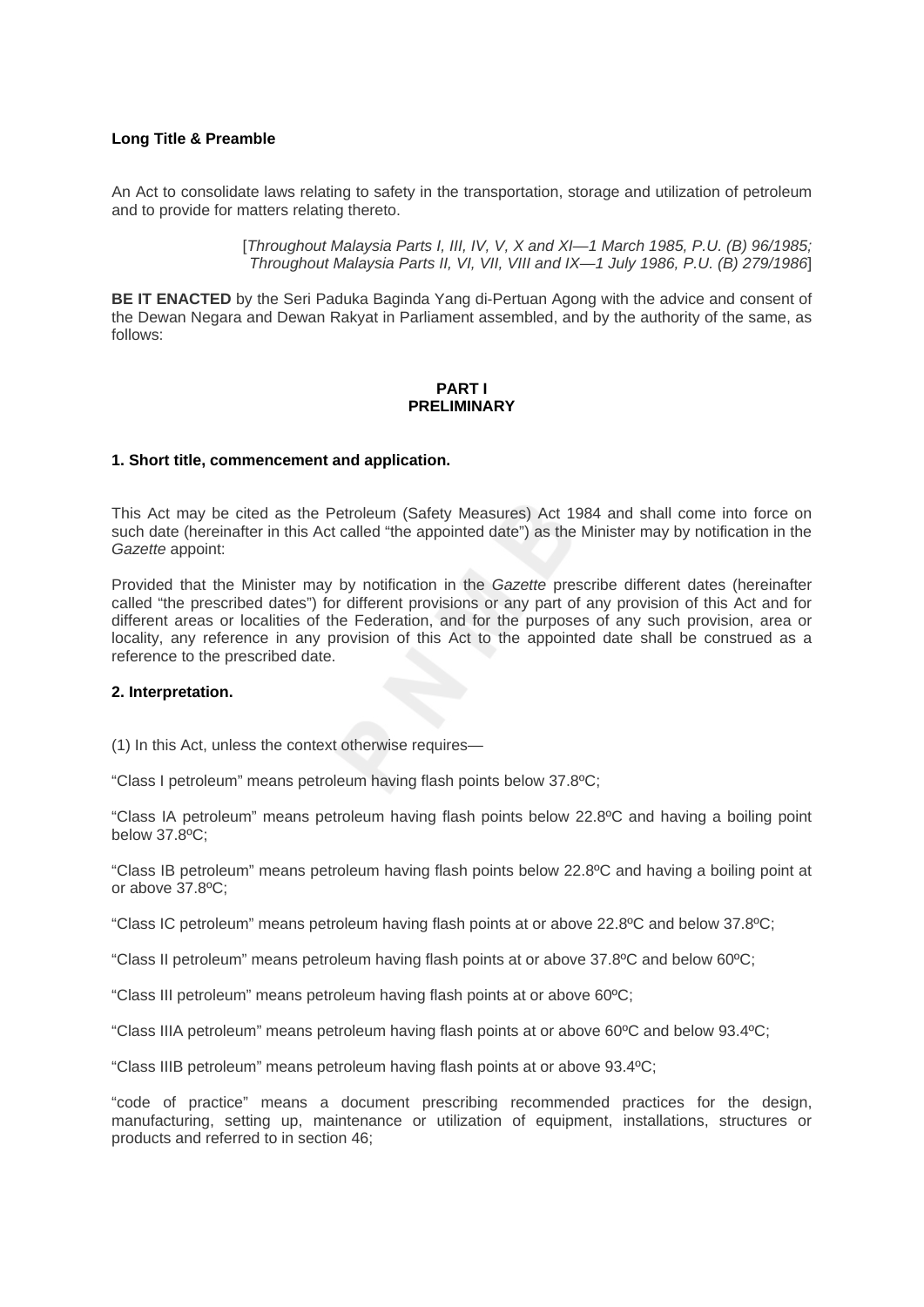"handling" includes the action of touching, feeling, grasping, transferring or decanting with the hand or assisted by any means;

"Inspector" means an Inspector of Petroleum appointed under section 38;

"licensed premises" means premises in respect of which there is a licence to store and handle petroleum;

"liquefied petroleum gas fuel system" means an assembly consisting of one or more containers with a means for conveying liquefied petroleum gas from containers to dispensing or consuming devices (either continuously or intermittently) and which incorporates components intended to achieve control of quantity, flow, pressure or state (either liquid or vapour);

"local authority" or "authority" means "local authority" as defined under the Local Government Act 1976 [*Act 171*], the Local Authority Ordinance of Sarawak [*Swk. Cap. 117*] or the Municipality constituted under the Kuching Municipal Ordinance of Sarawak [*Swk. Cap. 116*] and "authority" as defined under the Local Government Ordinance 1961 of Sabah [*Sabah Ord. 11 of 1961*];

"master" means any person except a pilot, having command or charge of any ship;

"Minister" means the Minister charged with the responsibility for petroleum;

"occupier" means any person having the actual use or occupation of a premises or part thereof;

"operator" means any person who carries on that particular business or operation either directly or through an agent;

"owner" includes any person in whom is vested the ownership, dominion or title of property and "owner" in relation to a vessel includes a charterer;

"petroleum" means any mineral oil or relative hydrocarbon and natural gas existing in its natural condition and casinghead petroleum spirit including bituminous shales and other stratified deposits from which oil can be extracted, including petroleum products;

"petroleum anchorage" means a place prescribed as a petroleum anchorage by regulations made under this Act;

"petroleum in bulk" means a homogeneous cargo of petroleum stored loose in free flowing tank and required to be handled by pumping or by gravity flow;

"petroleum products" means all materials derived from petroleum as are listed in the Schedule;

"pipelines" means all parts of those physical facilities through which petroleum moves in transportation including pipes, valves and other appurtenances attached to pipes, pumps, compressor units, meters, regulators and fabricated assemblies;

"pipeline works" means works of any of the following kinds:

(*a)* placing the pipeline or a length of pipeline, inspection, maintaining, adjusting, repairing, altering or renewing a pipeline or a length of pipeline, changing the position of a pipeline or a length of pipeline, or removing a pipeline or a length of pipeline onshore or offshore; and

(*b)* breaking up or opening land for the purpose of works mentioned in the foregoing paragraph and tunnelling or boring for those purposes and other works requisite for or incidental to those purposes onshore or offshore;

"port" means—

(*a)* a port or place declared to be a port under the Merchant Shipping Ordinance 1952 [*Ord. 70 of 1952*];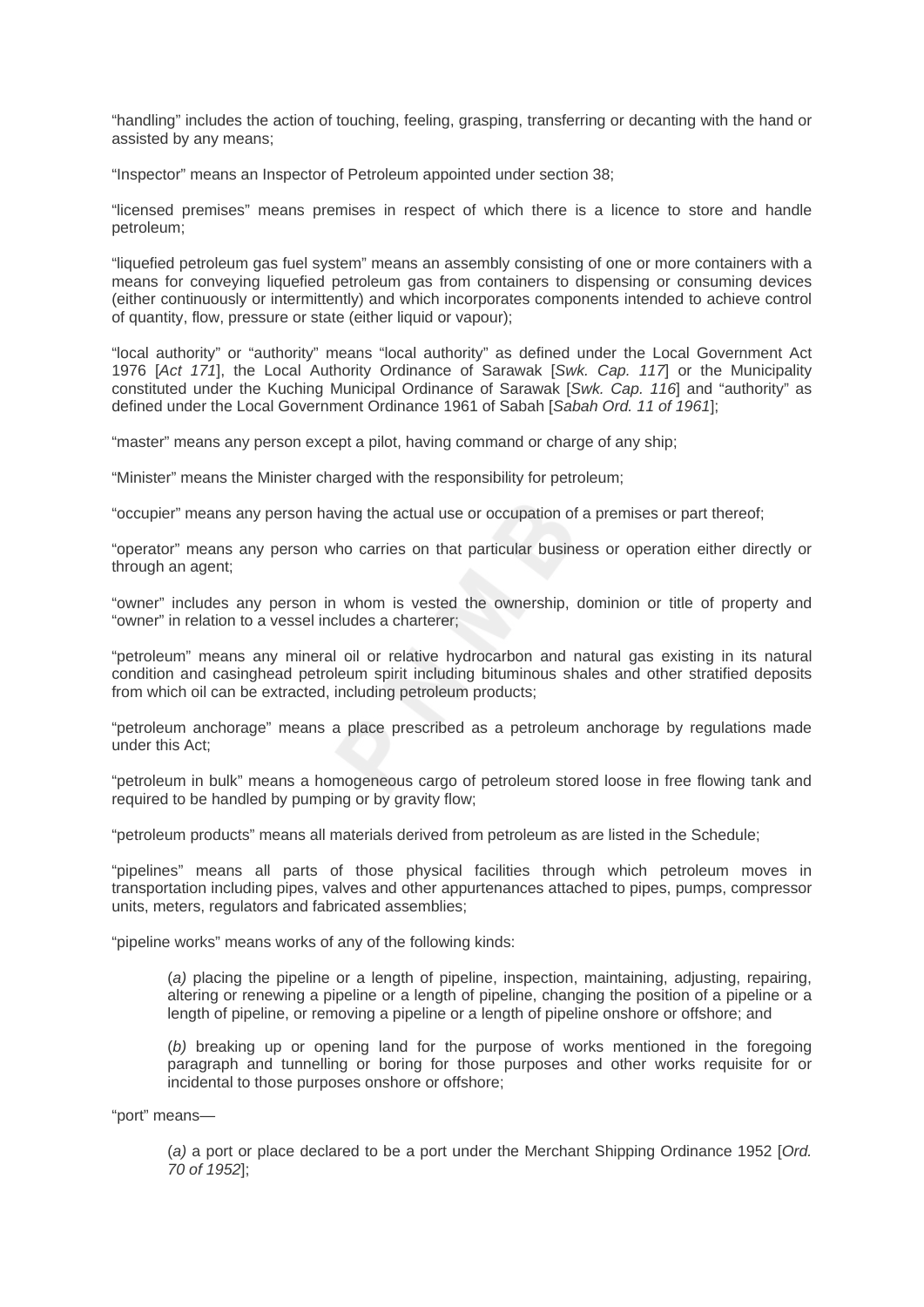**(***b)* a place prescribed as a port under the Merchant Shipping Ordinance 1960 of Sabah [*Sabah Ord. 11 of 1960*], the Merchant Shipping Ordinance 1960 of Sarawak [*Swk. Ord. 2 of 1960*] and regulations made thereunder;

(*c)* the area declared under section 3 of the Declaration of an Area in the Bintulu District to be a Federal Port Act 1979 [*Act 217*] to be Bintulu Port;

"port officer" means a port officer as defined under the Merchant Shipping Ordinance 1952, the Merchant Shipping Ordinance 1960 of Sabah and the Merchant Shipping Ordinance 1960 of Sarawak;

"storage" includes the processing, dispensing or transfer of petroleum; the action of putting into store, or stacking at a place or in an aircraft, motor vehicle, motor trailer or vessel;

"Surveyor of Ships" means a Surveyor of Ships appointed under section 10 of the Merchant Shipping Ordinance 1952, section 130 of the Merchant Shipping Ordinance 1960 of Sabah and section 130 of the Merchant Shipping Ordinance 1960 of Sarawak and shall include the Surveyor-General of Ships;

"transportation" means the action of taking petroleum from any place or vessel to any other place or vessel by any means or mode of transportation such as land, air and water and includes conveyance by pipelines, both onshore or offshore, on land or underground, in water or underwater;

"utilization" means the action of utilizing or the fact of being utilized and includes facilitating or performing any such act where petroleum or petroleum product is involved;

"vessel" includes every kind of vessel whether propelled by machinery or sails, hulk, junk, boat, *sampan* or any kind of craft used for the conveyance of persons or things by water or for storage.

(2) The Minister may by order amend, vary, delete from or add to the Schedule.

# **PART II TRANSPORTATION OF PETROLEUM BY ROAD AND RAILWAY**

### **3. Permitted conveyance of petroleum by road or railway.**

No person shall convey by road or railway any petroleum except in accordance with the Act and regulations made thereunder.

### **4. Power of Minister to make regulations.**

The Minister may make regulations for the safe transportation of petroleum by road or railway and for safeguarding persons and property from danger in connection with such transportation and in particular, for regulating and authorizing of workshops for the conversion, installation, adaptation and addition of any liquefied petroleum gas fuel system for motor vehicles.

# **5. Employees to be informed of the provisions of the Act and the regulations; related offences.**

(1) The owner or operator of a vehicle used for conveying petroleum by road shall take all necessary measures to ensure that any person employed by him in connection with the conveyance of petroleum in such vehicle is acquainted with the provisions of the Act and regulations made thereunder and to carry out the provisions of such Act and regulations.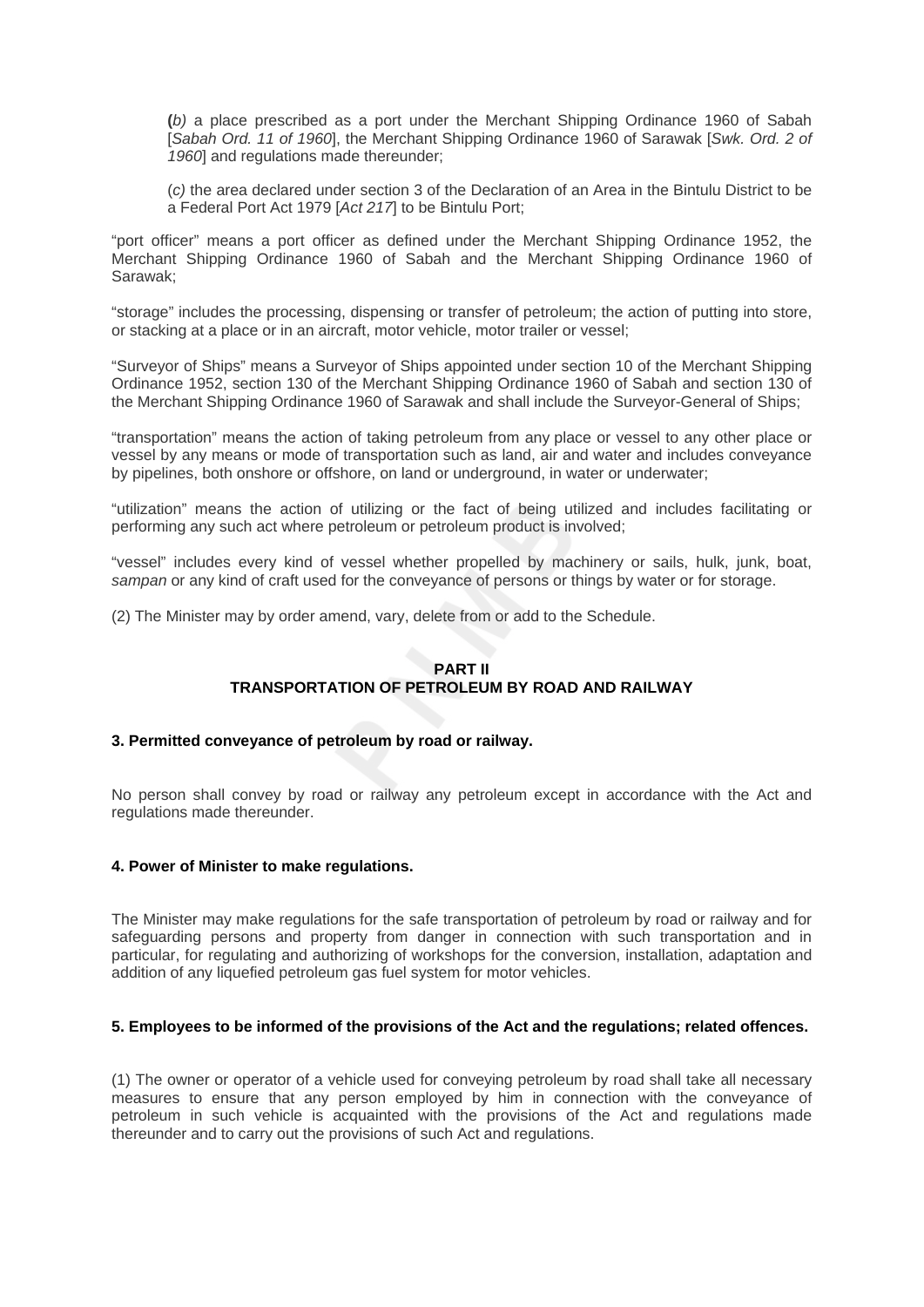(2) If any person contravenes any provision in this Part or any regulation made under this Part, he shall be guilty of an offence and shall on conviction be liable to a fine not exceeding ten thousand ringgit and in the case of a continuing offence he shall be liable to a further fine, not exceeding one thousand ringgit for each day or part of a day on which the offence occurs or continues after the first day in respect of which the conviction is recorded:

Provided that in the case of any contravention of any provision of this Part or any requirements of any regulation made under this Part relating to Class IA or Class IB petroleum, any person guilty of such offence shall be liable on conviction to a fine not exceeding fifteen thousand ringgit and to a further fine not exceeding two thousand ringgit for each day or part of a day on which the offence occurs or continues after the first day in respect of which the conviction is recorded.

### **PART III TRANSPORTATION OF PETROLEUM BY WATER**

### **6. Permitted loading, unloading and discharging of petroleum.**

(1) No petroleum shall be loaded or unloaded or discharged except at a port, or at such other place as is appointed for that purpose by the Minister by notification in the *Gazette*.

(2) The Minister may, in respect of any place appointed by him under subsection (1), appoint such persons as he thinks fit to exercise the powers of, and to carry out the duties and functions of a port officer as set out under this Act or any regulations made thereunder.

### **7. Entry into ports of vessels carrying petroleum.**

(1) No vessel having petroleum on board as cargo shall enter the limits of any port, except for the purpose of proceeding direct to the petroleum anchorage or to such other place exempted from the provisions of this section without the permission of the port officer previously obtained in writing. (2) A permission given by the port officer under this section shall contain such conditions as in the circumstances of the case appear to him to be reasonable.

(3) The master of the vessel who enters any port in contravention of this section, or any of the conditions of the permission, shall be guilty of an offence and shall on conviction be liable to a fine not exceeding fifteen thousand ringgit and the petroleum in respect of which the offence is alleged to have been committed may be seized and shall be liable to forfeiture.

### **8. Notification to Inspector of vessel coming into port.**

(1) The master of any vessel carrying petroleum or the importer, consignee or owner of any petroleum carried in any vessel as cargo shall, on arrival into port of such vessel, except when the owner or agent of the vessel has previously so done, notify an Inspector of the arrival into port of such vessel and shall include in that notification such other particulars as may be necessary to enable the petroleum to be properly inspected.

(2) In the event of any contravention of subsection (1), the master, owner, and agent of such vessel shall each be guilty of an offence and shall on conviction be liable to a fine not exceeding five thousand ringgit each.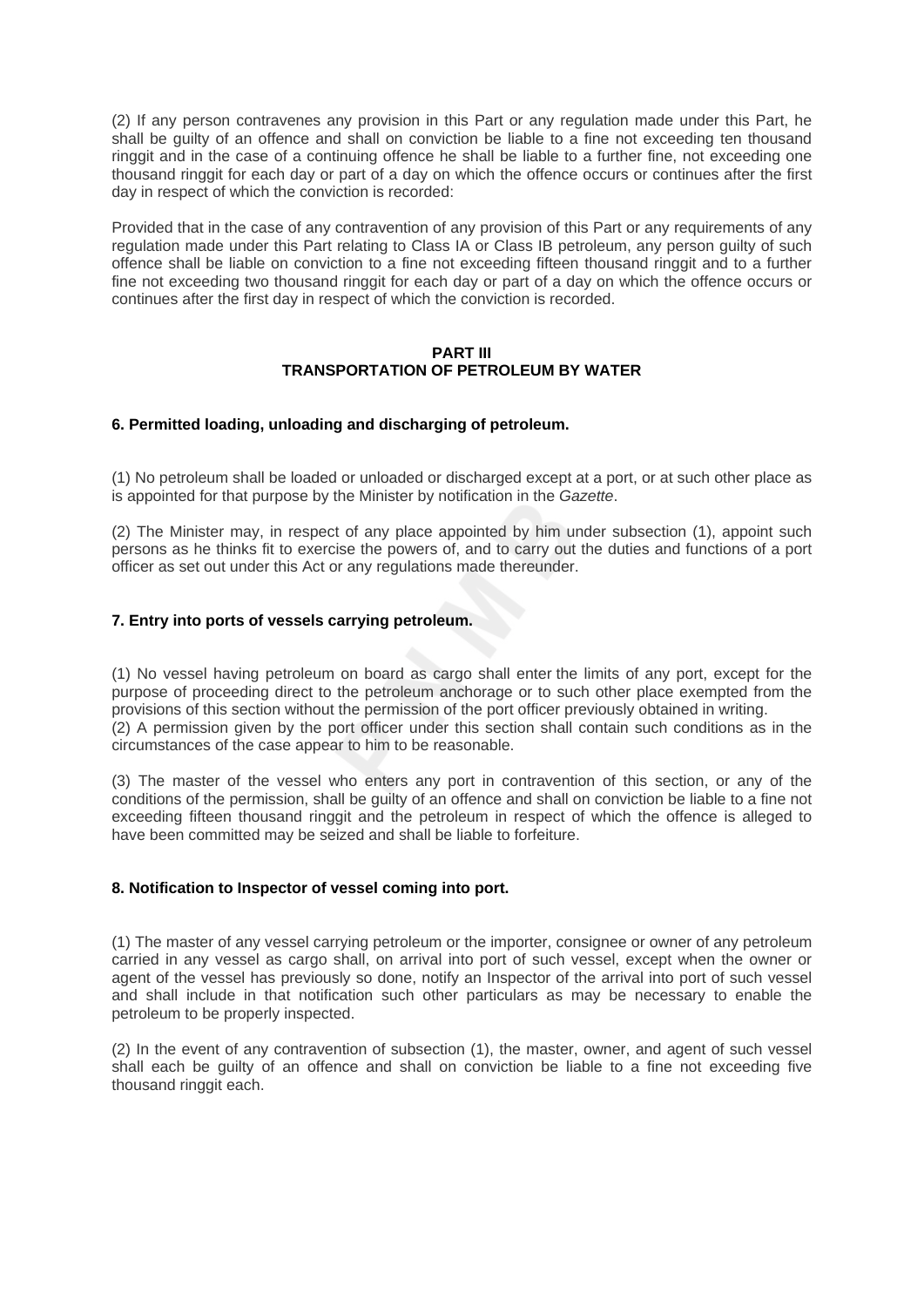### **9. Permission of port officer to take petroleum from vessel.**

(1) No petroleum shall be unloaded or discharged from any vessel except with the permission of the port officer and in accordance with the conditions set forth in such permission and at the place and time stated in that permission.

(2) (*Deleted by Act A807 of the year 1991*).

*(*3) Any person who unloads or discharges any petroleum or permits the same to be so unloaded or discharged in contravention of this section shall be guilty of an offence and shall on conviction be liable to a fine not exceeding ten thousand ringgit, and the petroleum in respect of which the offence is alleged to have been committed may be seized and shall be liable to forfeiture.

### **10. Unloading or discharging of petroleum.**

(1) The person who having charge of or control over any petroleum referred to under section 8, shall unload or discharge and store such petroleum in the premises stated in the licence issued under section 19 as soon as possible after the granting of the permission therein referred to.

(2) (*Deleted by Act A807 of the year 1991*).

*(*3) Any person who commits a breach of this section shall be guilty of an offence and shall on conviction be liable to a fine not exceeding ten thousand ringgit and the petroleum in respect of which the offence is alleged to have been committed may be seized and shall be liable to forfeiture.

### **10A. Restriction on loading, unloading and discharging, of petroleum between sunset and sunrise.**

(1) No petroleum shall be loaded or unloaded or discharged between the hours of sunset and sunrise except with the permission of the port officer:

Provided that this provision shall not apply to the loading or unloading or discharging of such petroleum in bulk from any vessel and direct to or from any shore installations.

(2) Any person who commits a breach of this section shall be guilty of an offence and shall on conviction be liable to a fine not exceeding ten thousand ringgit and the petroleum in respect of which the offence is alleged to have been committed shall be seized and shall be liable to forfeiture.

### **11. Direction of the Port Officer in respect of vessels carrying petroleum.**

(1) Any vessel having petroleum as cargo, whether it is intended to be unloaded or discharged or transhipped or is merely passing through a port or has been loaded in the port shall, on being so ordered by the port officer, proceed to such anchorage as the port officer directs within or without the limits of such port.

(2) In default of compliance with any such order, the master of such ship shall be guilty of an offence and shall be liable on conviction to a fine not exceeding twenty thousand ringgit.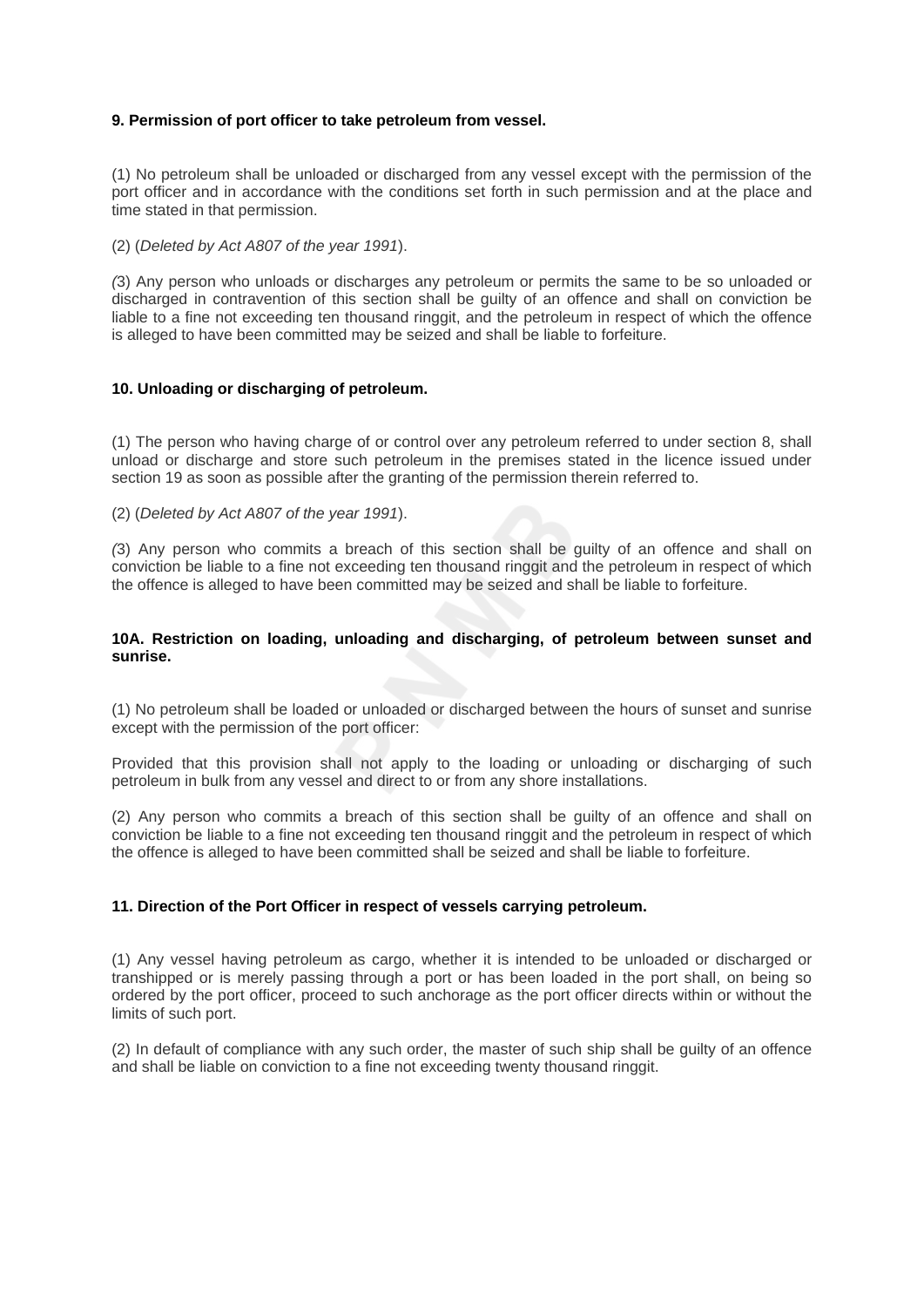### **12. Loading or carriage of petroleum.**

(1) No vessel shall load or carry petroleum, whether in the hold or on deck, except under the conditions and restrictions imposed by the Act and any regulation made thereunder.

(2) If any petroleum is loaded or is carried in any vessel in contravention of this section, the owner, master, and agent of such vessel shall each be guilty of an offence and be liable on conviction to a fine not exceeding ten thousand ringgit.

### **13. Remaining in any port, etc. without permission.**

(1) No vessel which has Class I or Class II petroleum on board as cargo, whether for transportation or storage, shall remain in any port (except at a petroleum anchorage) or at a place exempted under section 44, or in any river, canal, or creek for a longer time than is reasonably necessary for the loading or unloading or discharging of petroleum unless the prior written permission of the port officer has been obtained.

(2) Vessels, the propelling of which is obtained by Class I or Class II petroleum, shall not be subject to this section if the receptacles or containers for the storage of such classes of petroleum are approved by a Surveyor of Ships.

(3) Any person who commits a breach of this section shall be guilty of an offence and shall on conviction be liable to a fine not exceeding five thousand ringgit.

### **14. Placing on any quay, bank, etc. any petroleum.**

(1) No person shall place or permit to remain on any quay, bank or other place any petroleum for a longer time than is reasonably necessary for the loading or unloading thereof in connection with its transportation, and in no case between sunset and sunrise.

(2) Any person who commits a breach of this section shall be guilty of an offence and shall be liable on conviction to a fine not exceeding five thousand ringgit.

### **PART IV TRANSPORTATION OF PETROLEUM BY AIR**

### **15. Transportation of petroleum by air not permitted.**

No petroleum other than petroleum used solely for the purpose of the propulsion of that aircraft shall be transported in any aircraft except with the prior authorization of the Minister.

# **PART V TRANSPORTATION OF PETROLEUM BY PIPELINES**

### **16. Authorisation of pipeline works.**

(1) It shall not be lawful for any person to undertake any pipeline works to be executed in or on land, on the surface of or underwater, onshore or offshore except under authorization granted by the Minister, or otherwise than along the route delineated on the map annexed to the authorization or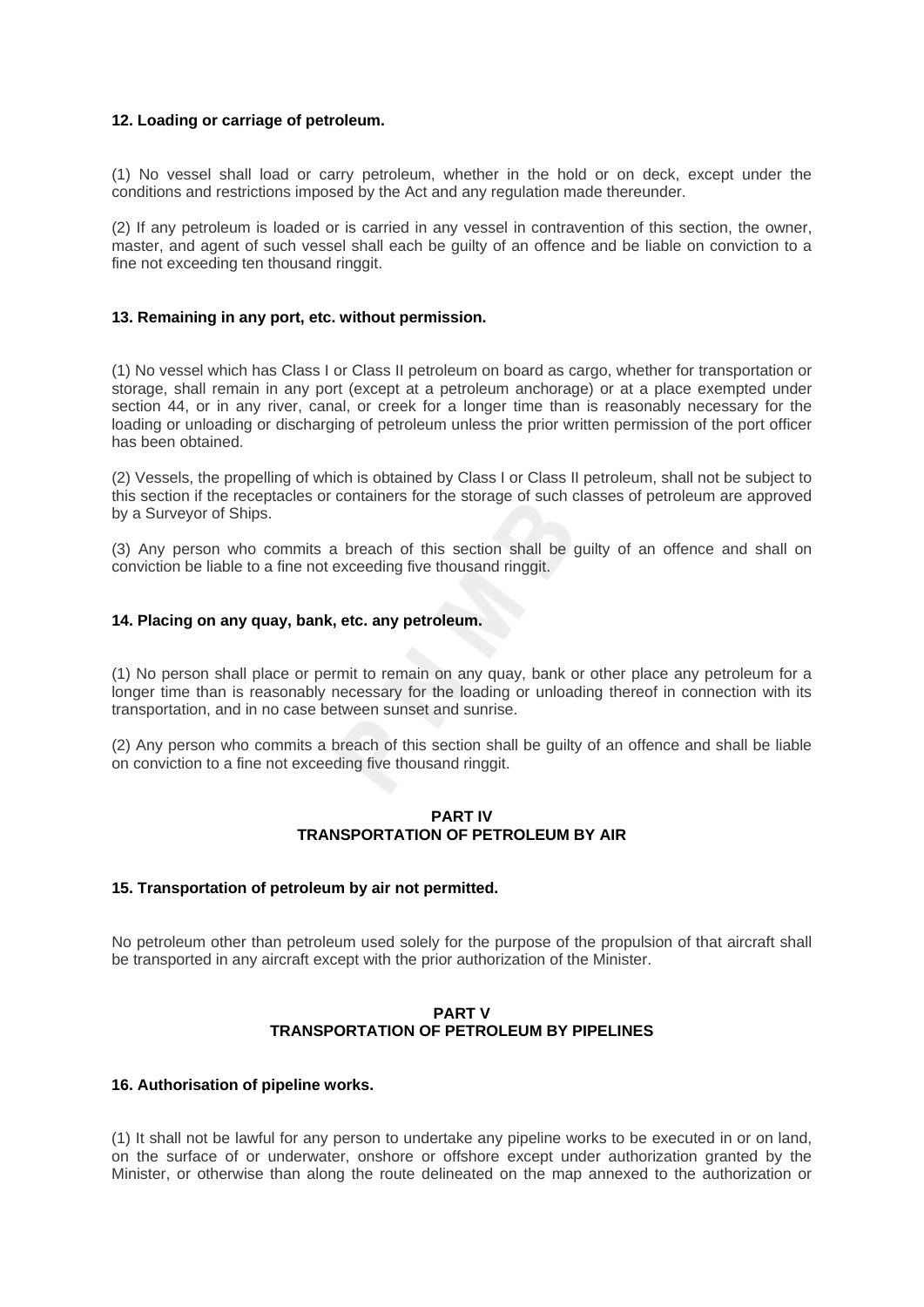within such limits of lateral deviation from the route as may be prescribed in the authorization, or by a person other than the one named in the authorization.

(2) The Minister shall have power to grant or to refuse an application for pipeline works authorization under subsection (1).

(3) (*Deleted by Act A807 of the year 1991*). .

*(*4) If, after a pipeline works authorization has been granted and the works so authorized have not been substantially begun at the expiration of twelve months from the date on which it was granted or at the expiration of any extension of that period as allowed by the Minister, the authorization shall be of no effect, except as regards works previously executed.

### **17. Emergency pipeline works.**

(1) Pipeline works which are requisite to put an end to existing danger or to prevent imminent danger to life and property or to prevent serious interruption of the conveyance of petroleum by pipeline may be executed without authorization under section 16:

Provided that the Minister is notified of such works within twenty-four hours of the commencement of works and a copy of the map showing the route of the pipeline works and details of such works are submitted to the Minister as soon as practicable.

(2) Where the Minister is satisfied that the pipeline works executed pursuant to this section do not meet the safety measures and standards enforceable under this Act and regulations made thereunder or the route taken is not conducive to the safety of life or property, he may require rectification of the same within such time as may be specified by him in writing.

### **18. Offences relating to unauthorised pipeline works.**

Any person who acts in contravention of section 17 and any regulations made for the purpose of this Part or any authorization granted under section 16 or requirements for rectification under subsection 17(2), shall be guilty of an offence and shall, on conviction be liable to a fine not exceeding twenty thousand ringgit and in the case of a continuing offence, he shall be liable to a further fine not exceeding five thousand ringgit for each day or part of a day on which the offence occurs or continues after the first day in respect of which the conviction is recorded.

### **PART VI STORAGE AND HANDLING OF PETROLEUM**

### **19. Petroleum storage and petroleum handling licence.**

(1) Subject to the provisions of this Act, no person shall store or handle any petroleum unless he is the holder of a valid petroleum storage licence or a valid petroleum handling licence, as the case may be, granted under this Act authorizing the storage or handling of petroleum and providing that such petroleum is to be stored or handled in accordance with such conditions, if any, as may be attached to the licence.

(1A) Subsection (1) shall not apply in respect of any person acting lawfully under the supervision or instruction of a person in possession of a valid petroleum handling licence issued under this Act. (2) For the purposes of this Act, the Minister hereby authorizes the following to grant or refuse petroleum storage or petroleum handling licences under this section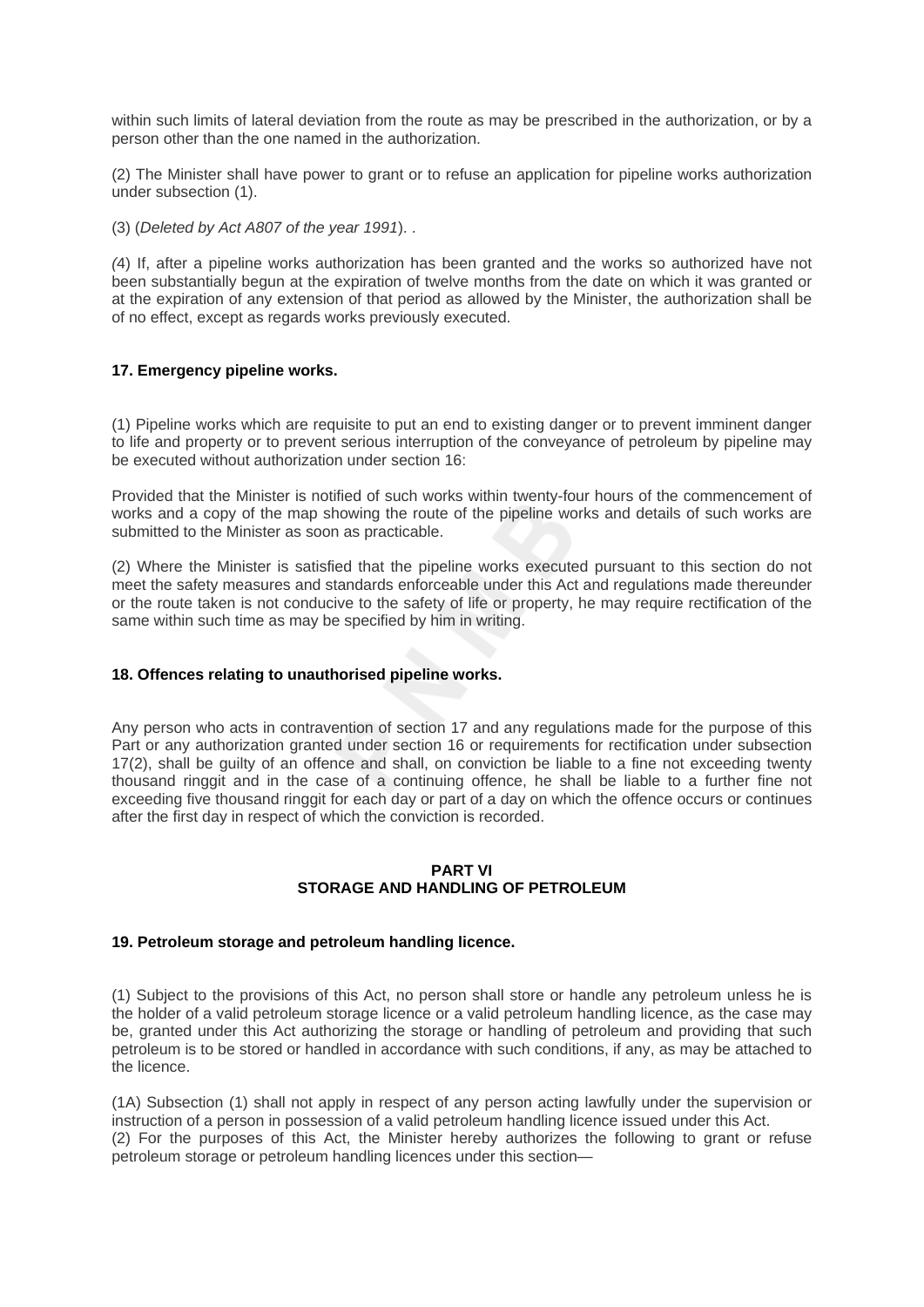(*a)* in respect of any area under a local authority, or authority in the case of Sabah, after consultation with the State Authority, such local authority or authority; and

(*b)* in respect of any area other than areas referred to under paragraph *(a)* such person as the Minister shall by order authorize.

(3) For the purpose of the application of subsection (2) to the Federal Territories of Kuala Lumpur and Labuan, "State Authority" means the Minister charged with the responsibility for local government.

(4) The occupier of any premises in which petroleum is stored or handled in contravention of this section or any condition of a petroleum storage or petroleum handling licence granted under this section shall be guilty of an offence and shall be liable on conviction to a fine not exceeding ten thousand ringgit and to a further fine of two thousand ringgit for each day or part of a day on which the contravention occurs or continues and any petroleum, and any tools, apparatus or containers in which it is contained may be seized and shall be liable to forfeiture.

(5) A petroleum storage or petroleum handling licence granted under this section shall be in force for such time as specified in the licence and shall contain such conditions as may be necessary, in particular, conditions as to the mode of storage, the nature and situation of the premises in which, and the nature of goods with which, petroleum is to be stored, the manner of handling petroleum, the facilities of testing petroleum from time to time and generally as to the safe-keeping of petroleum.

(6) Where conditions to be observed by person employed are attached to any such petroleum storage or petroleum handling licence, the occupier of the premises to which the licence relates shall cause to be kept posted on the premises, in such form and in such position as to be easily read by the persons employed on the premises, a notice setting out those conditions, and—

(*a)* if the occupier of any premises fail to comply with the foregoing requirements of this subsection, he shall be guilty of an offence and shall be liable on conviction to a fine not exceeding five thousand ringgit and to a further fine of one thousand ringgit for each day or part of a day during which the failure occurs or continues;

(*b)* if any person pulls down, damages, or defaces any notice posted in accordance with the requirements of this subsection, he shall be liable to a fine not exceeding five thousand ringgit; and

(*c)* if any person employed by the occupier contravenes any condition of which notice has been given in accordance with the requirements of this subsection, he shall be guilty of an offence and shall on conviction be liable to a fine not exceeding five thousand ringgit.

### **20. Labelling of containers or receptacles containing petroleum.**

(1) Subject as hereinafter provided, where any petroleum—

- (*a)* is kept at any place;
- (*b)* is sent or conveyed between any two places in Malaysia; or
- (*c)* is sold or exposed or offered for sale,

there shall be attached to, or, where that is impracticable, displayed near the container or receptacle containing the petroleum, a label showing such information or description as may be prescribed by regulations including the following:

(i) in the case of petroleum kept, the name and address of the consignee or owner;

(ii) in the case of petroleum sent or conveyed, the name and address of sender; and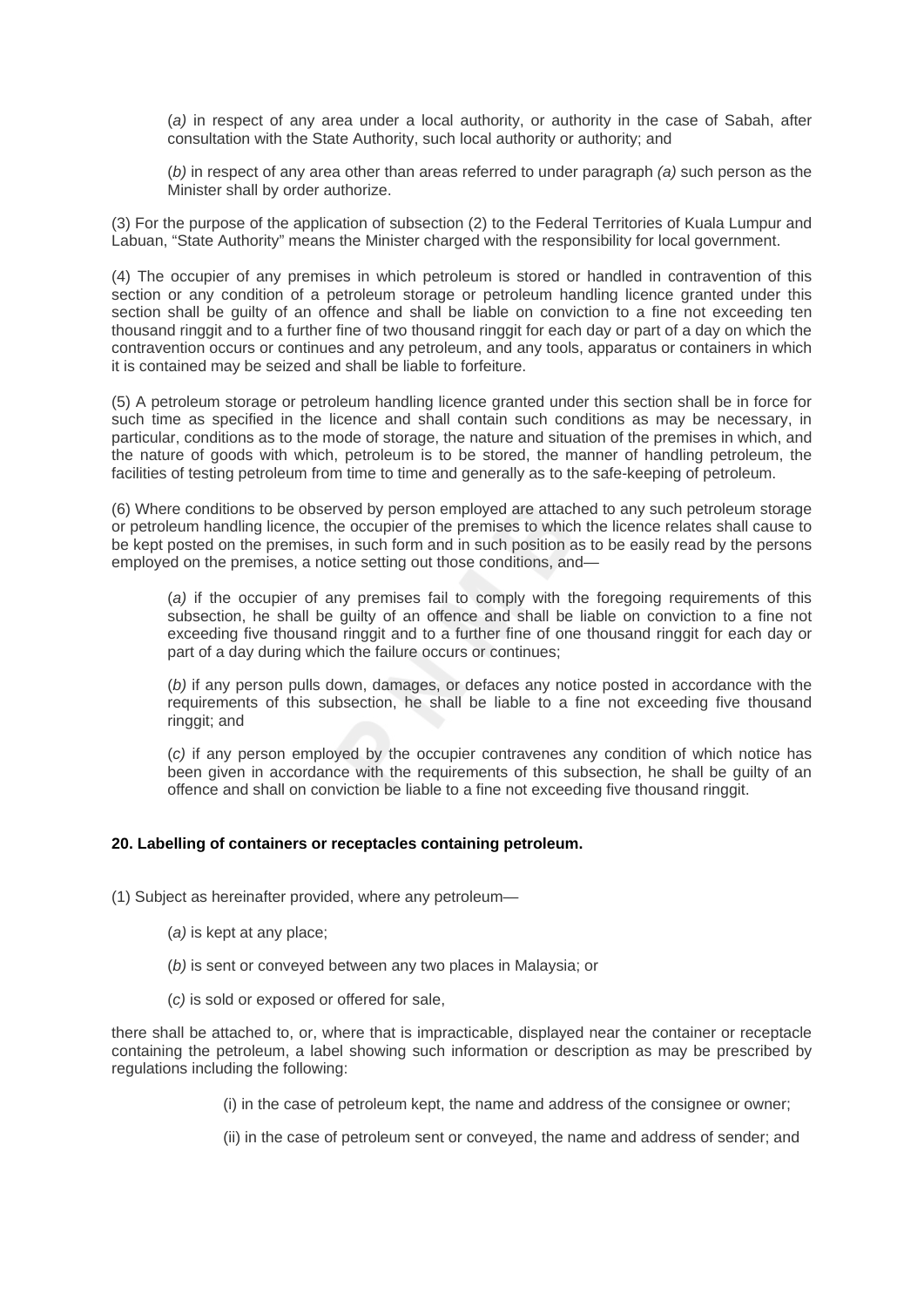(iii) in the case of petroleum sold or exposed or offered for sale, the name and address of the vendor.

(2) Any person who keeps, sends, conveys, sells or exposes or offers for sale any petroleum in contravention of this section or any regulation made thereunder shall be guilty of an offence and shall on conviction be liable to a fine not exceeding five thousand ringgit, and petroleum in respect of which the offence was committed and any vessel in which it is contained may be seized and shall be liable to forfeiture or dealt with in any manner as the court thinks fit.

# **21. Power of Minister to make regulations in special circumstances.**

(1) If the Minister is satisfied that any class of petroleum, by reason of the nature thereof or of any substance if mixed therewith is likely to affect safety or be injurious to health either generally or in the case of any class of persons, he may make such regulations as appears to him to be reasonably practicable to meet the necessity of the case.

(2) If any person contravenes or attempts to contravene any of the regulations made under this section, he shall be guilty of an offence and shall be liable on conviction to a fine not exceeding five thousand ringgit and to a further fine of one thousand ringgit for each day or part of a day during which the offence is continued, and petroleum in respect of which the offence was committed and any vessel in which the petroleum was contained may be seized and shall be liable to forfeiture or dealt with in any manner as the court thinks fit.

### **22. Notice of accident involving petroleum.**

(1) Whenever any accident which occasions the loss of life or personal injury occurs by explosion or by fire in or about any licensed premises, the occupier of the premises shall, if the explosion or fire involves petroleum, within twenty-four hours of such accident, send or caused to be sent to the Minister notice of the accident and of the loss of life or personal injury.

(2) If any such occupier as aforesaid fails to comply with any provision of this section, he shall be guilty of an offence and shall be liable on conviction to a fine not exceeding five thousand ringgit.

### **23. Inquiry into accidents involving petroleum.**

(1) Upon receipt of a notice under subsection 22(1), or where such a notice is required to be sent or caused to be sent but not done, the Minister may by order direct any person to hold an inquiry into the cause of the accident, without prejudice however to the power of the Minister to make a similar order in respect of any other accident involving petroleum, if he considers it fit to do so.

(2) The Minister may, by the same order referred to in subsection (1) or by any subsequent order, appoint any person or persons possessing legal or special knowledge to assist the person so appointed under subsection (1) to hold the inquiry.

(3) Any person conducting an inquiry under this section may if he deems it fit to do so, open the inquiry or any part of the inquiry to the public and shall conduct the inquiry in such manner and under such conditions as he considers most effective for ascertaining the cause and circumstances of the accident and to enable him to make a report to the Minister.

(4) When acting pursuant to subsection (3), such person may—

(*a)* summon any person to appear before him at a hearing to give evidence and to produce such documents (if any) as are referred to in the summons; and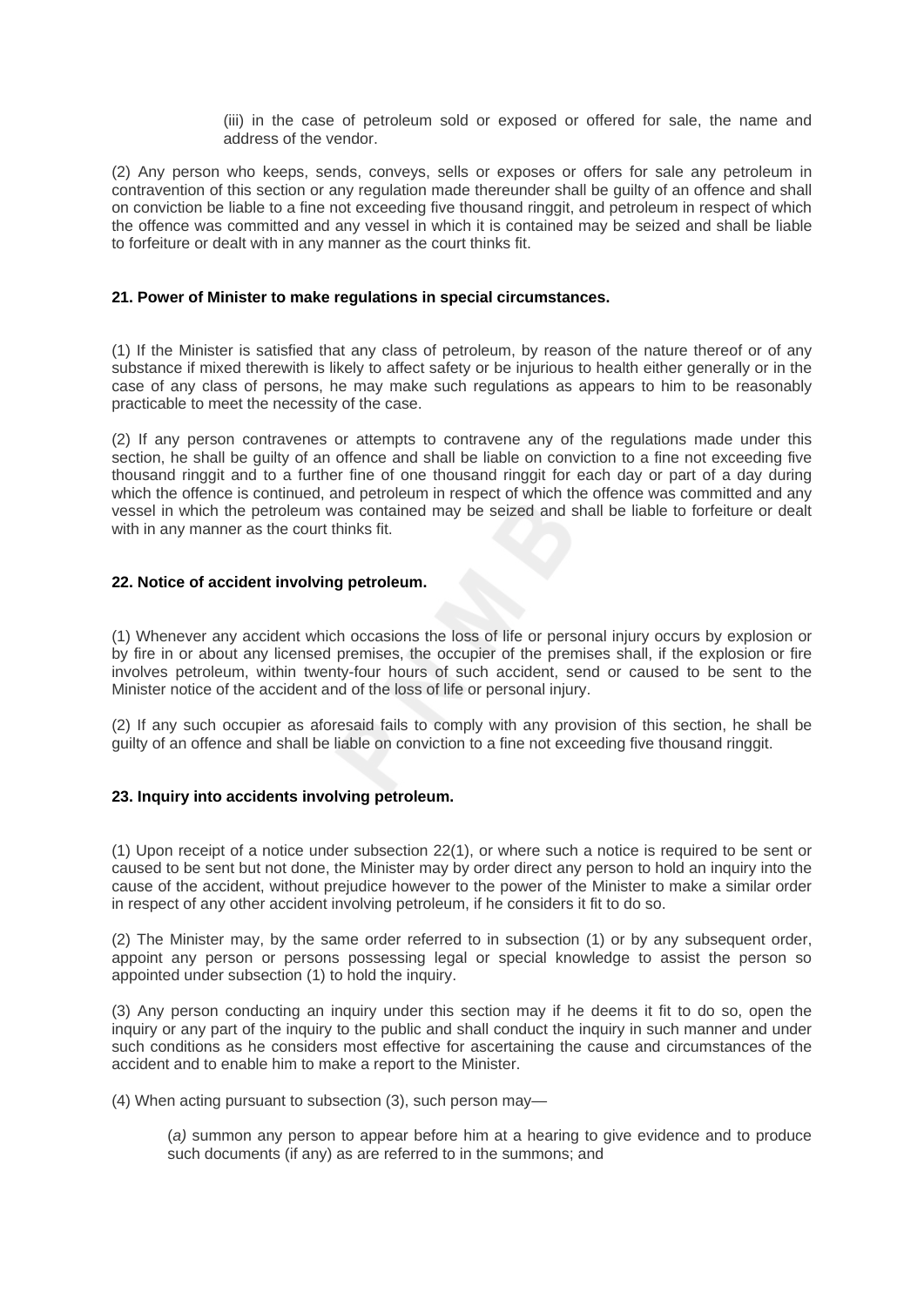(*b)* at such hearing referred to in paragraph *(a)* take evidence on oath or affirmation and for that purpose he may—

(i) require a person appearing at the hearing to give evidence, either to take an oath or make an affirmation; and

(ii) administer an oath or affirmation to a person so appearing.

(5) Where the person holding the inquiry is satisfied that—

(*a)* a person served with a summons to appear as a witnessat a hearing pursuant to paragraph (4)*(a)*, without reasonable cause, failed to attend as required; or

(*b)* a person appearing as a witness at a hearing before him has, without reasonable excuse—

(i) when required pursuant to paragraph (4)*(b)* either to take an oath or make an affirmation;

(ii) when required by him at the hearing to answer a question; or

(iii) when required to produce a document by a summons under this Act served on him as prescribed,

refused or failed to comply with the requirements, he may, by instrument in writing, certify the failure to attend or the refusal or failure to comply with the requirements, as the case may be, to the High Court.

(6) Where a certificate is given under subsection (5), the High Court may inquire into the case and, if it is satisfied that the person to whom the certificate relates has, without reasonable excuse, failed to attend or refused or failed to comply with a requirement as mentioned in the certificate—

(*a)* may order the person to attend or to comply with the requirement at a hearing before the person holding such inquiry to be held at a time and place specified in the order; or

(*b)* may punish the person in the same manner as if he had been guilty of contempt of that Court, and if it thinks fit, also make an order under paragraph *(a)*.

### **24. Insulting persons conducting inquiry.**

(1) No person shall—

(*a)* insult a person holding an inquiry under section 23 in the performance of his functions or in exercise of his powers as such person at a hearing conducted by him;

(*b)* interrupt a hearing before such person holding the inquiry; or

(*c)* do any other act that would, if the person holding the inquiry were a court, constitute contempt of that court.

(2) A person who contravenes subsection (1) shall be guilty of an offence and shall be liable on conviction to a term of imprisonment not exceeding three months or a fine not exceeding two thousand ringgit or both.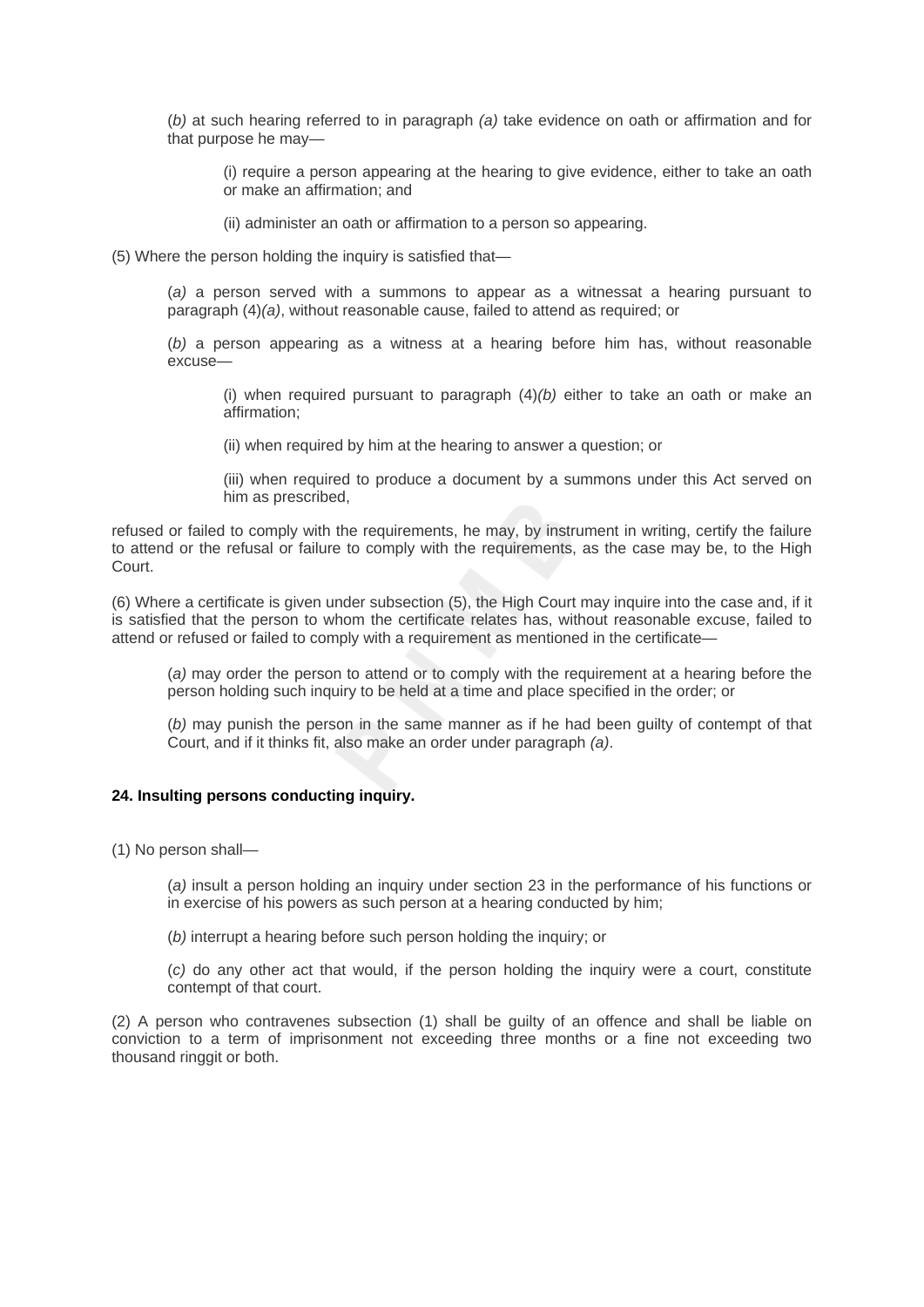### **25. Protection agent suits for persons conducting inquiry.**

(1) Any person appointed under section 23 shall not be liable to an action or other proceedings for damages for or in relation to any act done or, omitted to be done in good faith in the performance or purported performance of any function under this Act.

(2) An advocate and solicitor or other person appearing on behalf of a person at a hearing conducted under section 23 has the same protection and immunity as an advocate and solicitor appearing for a party in proceedings in the High Court.

(3) Subject to this Act, a person summoned to attend or appear at such hearing as a witness has the same protection as a witness in proceedings in the High Court.

### **26. Evidence not admissible in civil or criminal proceedings.**

No evidence taken under this Act shall be admissible in any civil or criminal proceedings whatsoever against the person who gave the evidence, except when the person is charged with giving or fabricating false evidence.

### **27. Exempted categories of petroleum.**

Nothing in this Part except sections 23, 24, 25 and 26 shall apply to the storage and handling of petroleum in the following cases—

- *(a)* 95 litres or less of Class IA petroleum;
- (*b)* 450 litres or less of Class IB, IC, Class II or III petroleum;
- (*c)* 225 litres or less of Class IB, IC, Class II or Class III petroleum in one portable tank; (*d)* a supply of one day or less necessary for industrial use; and
- (*e)* 50 kilograms or less of liquefied petroleum gas in cylinders awaiting use in domestic premises:

Provided that the containers or receptacles in which such petroleum is stored shall be subject to any provision of this Act or regulations made thereunder pertaining to the design and specifications of such containers or receptacles.

#### **PART VII**

# **UTILISATION OF EQUIPMENT, GADGETS, MATERIALS, PLANTS, APPLIANCES, BUILDINGS, STRUCTURES AND INSTALLATIONS**

### **28. Approved equipment, etc. and verification.**

(1) *(a)* Notwithstanding any provision of this Act, but subject to section 32, the Minister may by publication in the *Gazette* declare that any equipment, gadgets, materials, plants, appliances, buildings, structures and installations or any part thereof used or intended to be used in connection with the storage, handling, transportation and utilization of petroleum shall not be used or sold or offered for sale unless such equipment, gadgets, materials, plants, appliances, buildings, structures and installations or any part thereof is of an approved type.

(*b)* "Approved type" means any equipment, gadgets, materials, plants, appliances, buildings, structures and installations or any part thereof of similar design and specifications as those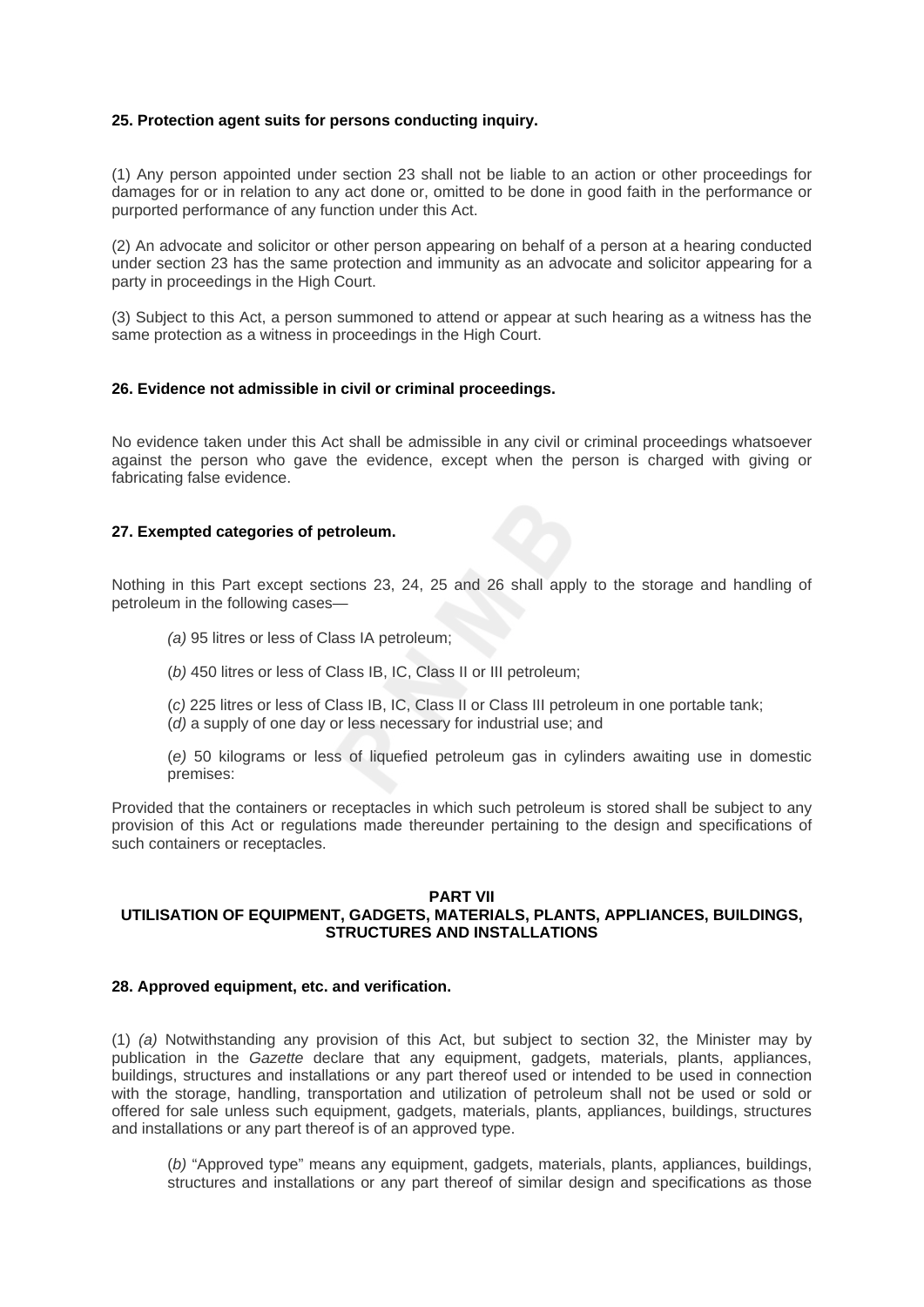specified in the list of equipment, gadgets, materials, plants, appliances, buildings, structures and installations declared by the Minister as equipment tested and found safe and suitable for such use and as modified, varied or altered from time to time under section 29.

(2) For the purpose of ensuring due compliance with this section, such person or authority specified in the order may conduct such tests or such methods of verification as it deems necessary on any equipment, gadgets, materials, plants, appliances, buildings, structures and installations or any part thereof in any premises.

(3) *(a)* After such tests or verification have been conducted under subsection (2), a certificate in respect of such equipment, gadgets, materials, plants, appliances, buildings, structures and installations or any part thereof including their design and specifications shall be issued.

(*b)* A certificate referred to under paragraph *(a)* shall state details of the test or verification conducted and shall include the results thereof.

### **29. Power of Minister to vary list of approved equipment, etc.**

(1) Nothing in this Act shall affect the power of the Minister to modify, vary or alter such list of equipment, gadgets, materials, plants, appliances, buildings, structures and installations or any part thereof (including their design and specifications) in the declaration referred to under paragraph 28(1)*(a)* if he is satisfied that such modification, variation or alteration is necessary for the safety of life or property.

(2) Where as result of any modification, variation or alteration referred to under subsection (1), the use of any previously approved equipment, gadgets, materials, plants, appliances, buildings, structure and installations or any part thereof is rendered contrary to section 28, no such equipment, gadgets, materials, plants, appliances, buildings, structures and installations or any part thereof shall be used unless rectified in accordance with the requirements of such modification, variation or alteration and subject to such period of rectification as may be allowed by the Minister.

# **30. Offences.**

Any person who uses, sells or offers for sale any equipment, gadgets, materials, plants, appliances, buildings, structures and installations or any part thereof in breach of section 28 or subsection 29(2) shall commit an offence, and shall on conviction be liable to a fine not exceeding twenty thousand ringgit and to a further fine of two thousand ringgit for each day or part of a day during which the offence continues after the first day in respect of which the conviction is recorded.

# **31. Application of this Part.**

(1) The provisions of this Part shall apply to equipment, gadgets, materials, plants, appliances, buildings, structures and installations or any part thereof used or intended to be used for any commercial or industrial purposes.

(2) In relation to equipment, gadgets, materials, plants, appliances, buildings, structures and installations or any part thereof used or intended to be used for domestic purposes, the provisions of this Part shall apply only to persons who sell or offer for sale any such equipment, gadgets, materials, plants, appliances, buildings, structures and installations or any part thereof.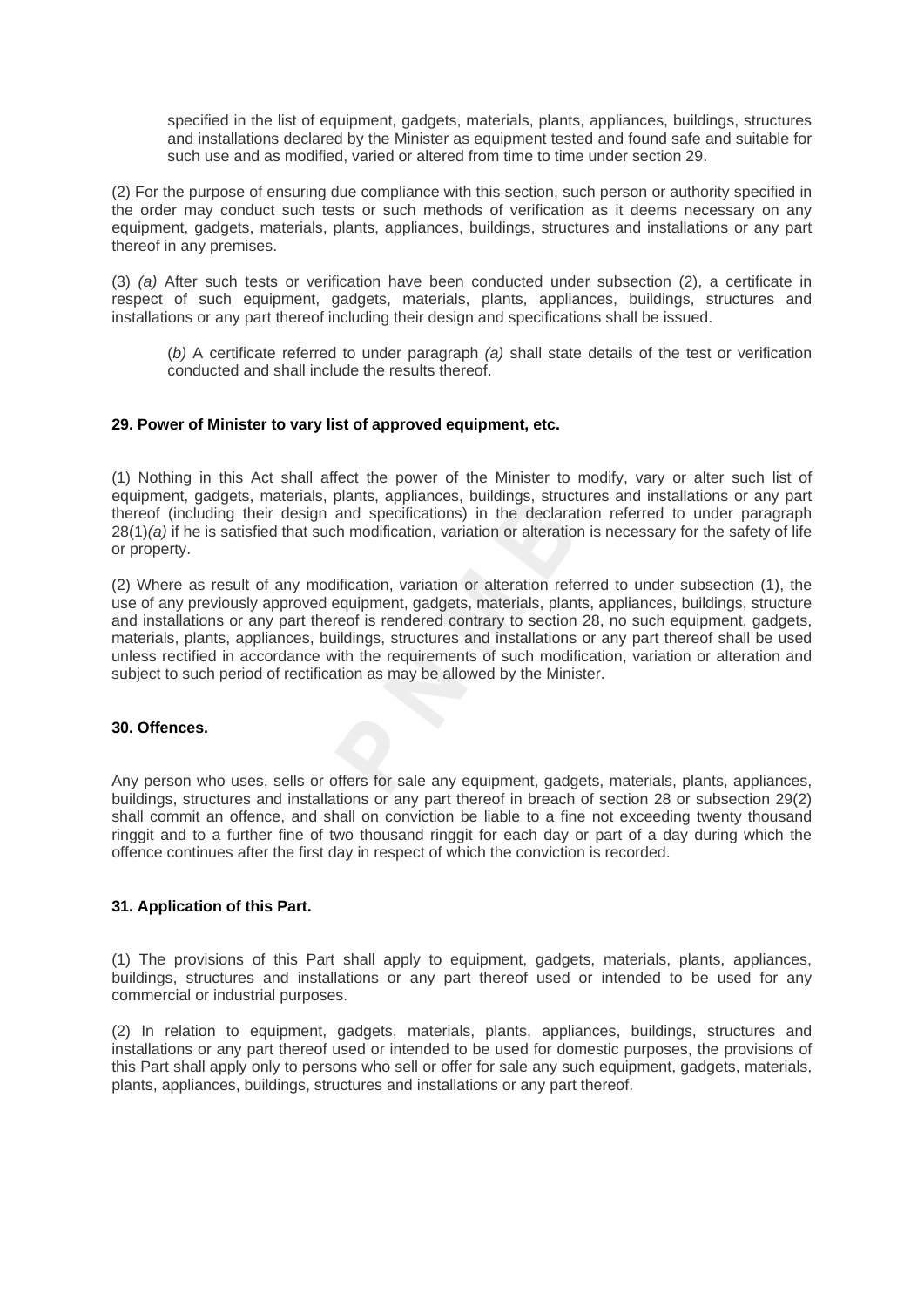### **PART VIII EXISTING EQUIPMENT, GADGETS, MATERIALS, PLANTS, APPLIANCES, BUILDINGS, STRUCTURES AND INSTALLATIONS**

### **32. Equipment, etc. in premises licensed under repealed laws.**

(1) Notwithstanding a declaration by the Minister under section 28, any existing equipment, gadgets, materials, plants, appliances, buildings, structures and installations or any part thereof in any licensed premises may with the approval of the Minister, continue to be used for such purposes provided that the Minister is satisfied that such continued use does not constitute a hazard to the safety of life or property.

(2) Any application for an approval referred to under subsection (1) shall be made in writing to the Minister within ninety days from the date of publication in the *Gazette* of a declaration under section 28 in respect of that particular equipment, gadget, material, plant, appliance, building, structure or installation or any part thereof, as the case may be.

(3) For the purpose of this section "licensed premises" means premises licensed to store petroleum under any of the laws referred to under section 48.

### **33. Rectification of equipment, etc. in licensed premises.**

(1) Any existing equipment, gadgets, materials, plants, appliances, buildings, structures and installations or any part thereof referred to under section 32, other than those determined safe for continued use with or without conditions under the same section, shall not be used for such purpose unless rectified in accordance with the provisions of this Act and regulations relating to such facilities.

(2) *(a)* Rectification referred to in subsection (1) shall be effected not later than three years from the date of the publication in the *Gazette* of a declaration under section 28.

(*b)* The Minister may in his discretion grant an extension of not more than two years from the expiry of the initial three years under paragraph *(a)*.

(*c)* An application for such extension referred to under paragraph *(b)* shall be made to the Minister not later than six months before the expiry of the initial three years.

### **34. Offences.**

Any person who uses any equipment, gadgets, materials, plants, appliances, buildings, structures and installations or any part thereof in contravention of section 33 shall be guilty of an offence and shall on conviction be liable to a fine not exceeding twenty thousand ringgit and to a further fine of two thousand ringgit for each day or part of a day during which the offence continues after the first day in respect of which the conviction is recorded.

### **PART IX GENERAL POWERS FOR RECTIFICATION**

### **35. General powers for rectification.**

Nothing in Part VII and Part VIII shall affect the power of the Minister to require rectification of any equipment, gadgets, materials, plants, appliances, buildings, structures and installations or any part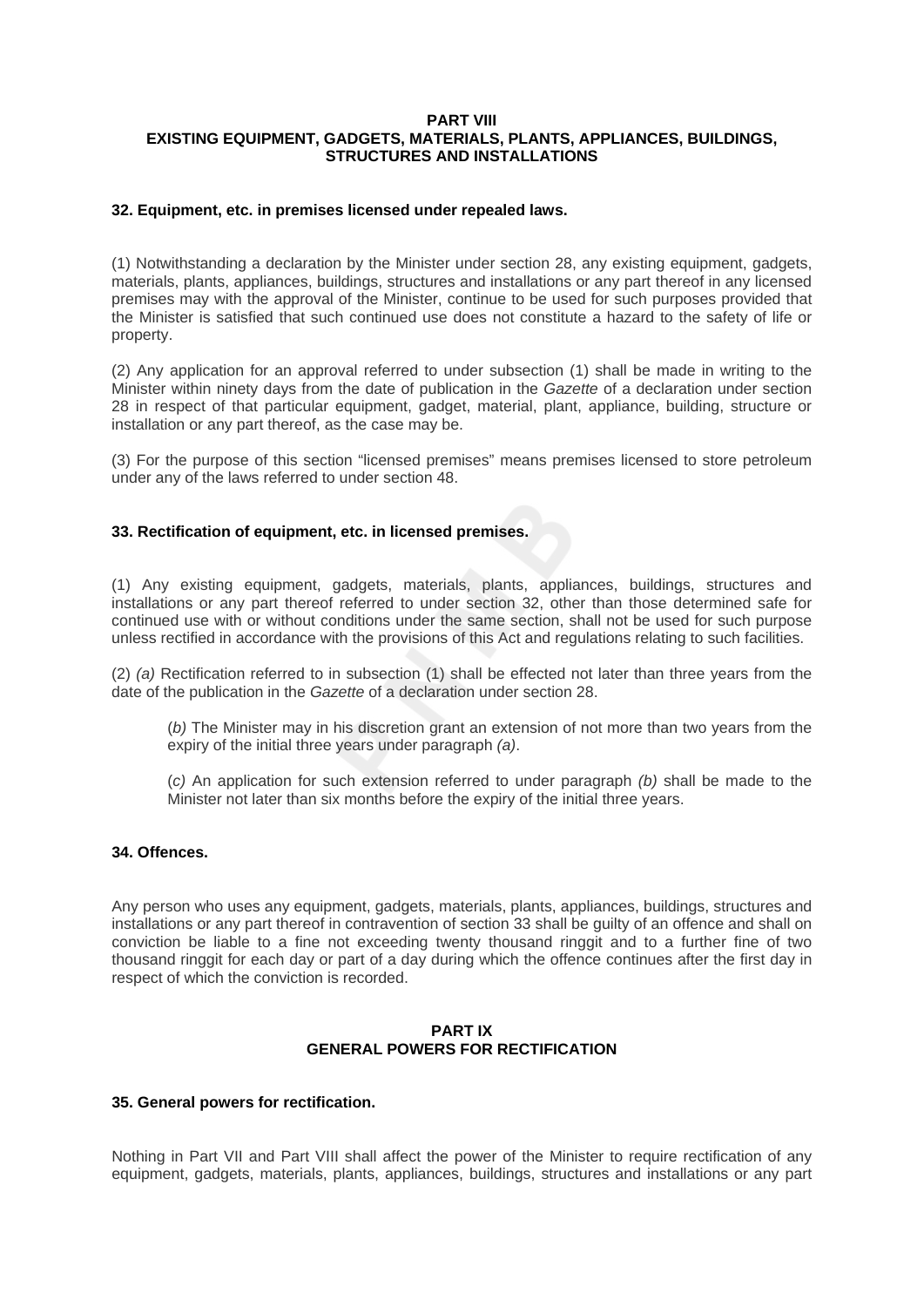thereof within such period as he may specify in any manner whatsoever if he is satisfied that the use of such equipment, gadgets, materials, plants, appliances, buildings, structures and installations or any part thereof is detrimental to the safety of life or property.

# **PART X LIABILITY**

### **36. Liability to verify.**

Where any plan, drawing, description, calculation, construction, testing or operation in respect of any building, installation, equipment or apparatus used or intended to be used for the transportation, storage or utilization of petroleum is required by regulations made hereunder to be verified, such verification shall be in such form as may be prescribed by such regulations:

Provided that such verification shall include an undertaking by such person making the verification to accept full responsibility in respect of such building, installation, equipment or apparatus.

### **PART XI GENERAL**

### **37. Power to delegate.**

(1) Any person or authority on whom or to which is conferred powers under this Act, may subject to such conditions and restrictions as such person or authority may think fit to impose, delegate such of his or its powers except the powers under sections 4, 19, subsection 21(1), sections 44 and 45, to any other person or authority as such person or authority first above mentioned, may consider fit and proper.

(2) Any power delegated under this section shall be revocable at will by the person or authority granting it.

### **38. Appointment of Inspectors.**

(1) The Minister may appoint such Inspectors as may be considered necessary for the purposes of carrying into effect the provisions of this Act and regulations and such Inspectors shall be deemed to be public servants within the meaning of the Penal Code [*Act 574*].

(2) An Inspector shall have power to make such examination or inquiry as may be necessary to ascertain whether the provisions of this Act or of any regulation made thereunder are complied with, and for that purpose he—

(*a)* may upon producing an authority in writing issued by his Head of Department to effect such entry, enter, inspect and examine at all reasonable times by day or by night any licensed premises, and every part thereof, and any premises in which any petroleum is kept, or is suspected by him to be kept, in contravention of the provisions of this Act or any regulation made thereunder;

(*b)* may require the occupier of any premises which he is entitled to enter or all persons employed therein by the occupier, to give him samples of any petroleum found on the premises;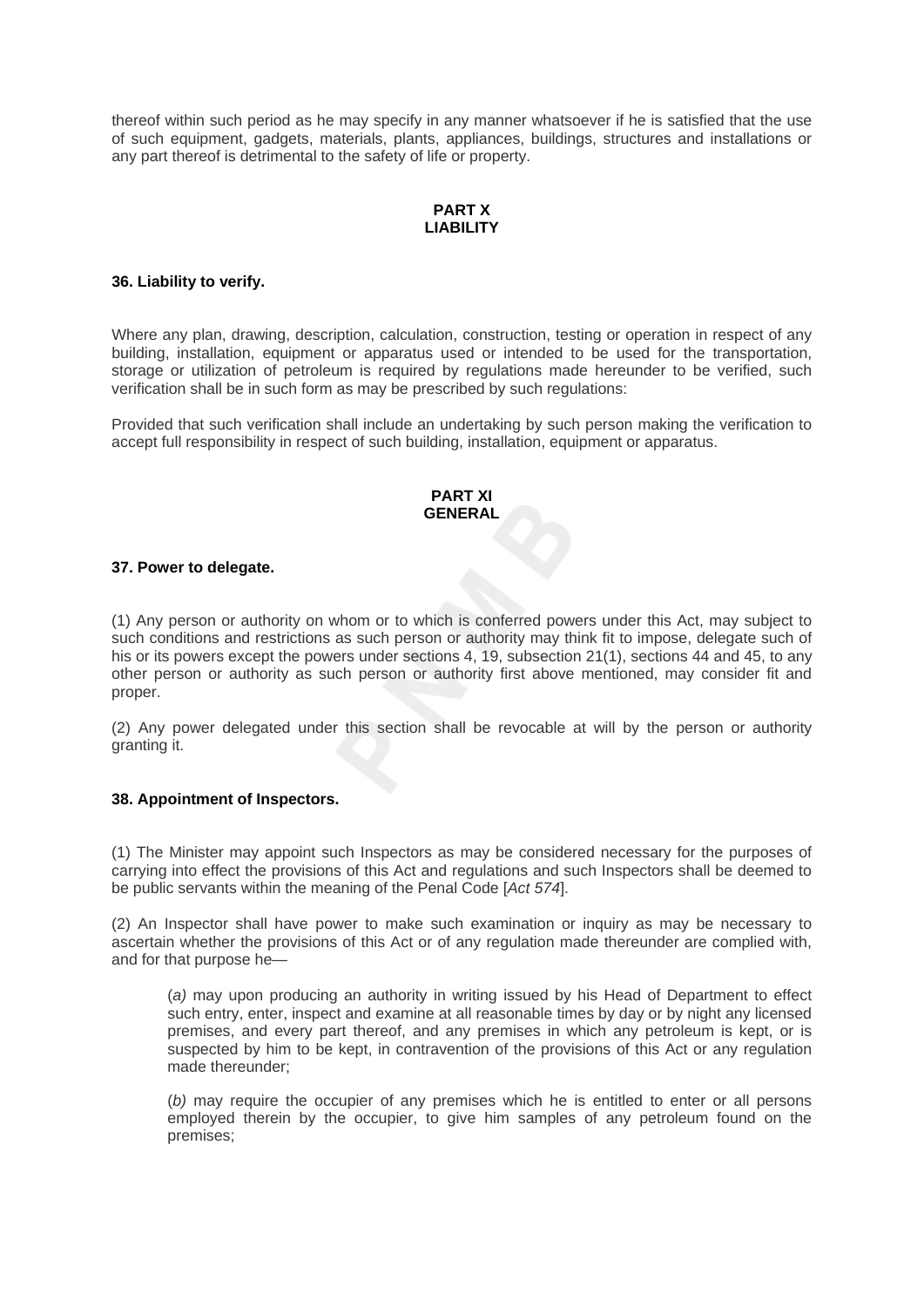(*c)* may require the production of records, certificates, notices and documents kept in pursuance of this Act and whatsoever, and to inspect, examine and make copies of any of them; and

(*d)* may require that an operation whether directly or indirectly related to the transportation, storage or utilization of petroleum in any premises to cease, if he has reason to believe that continued operation is prejudicial to safety of life or property, or render inoperative any equipment, gadgets, materials, plants, appliances, buildings, structures and installations or any part thereof which do not comply with the provision of this Act or any regulation made thereunder, by affixing a seal or by other means he deems best suited to the purpose.

(3) The occupier of any such premises aforesaid, his agent and any person employed by him shall furnish the means required by an Inspector as being necessary for such entry, inspection and examination which he is entitled under this Act to make.

(4) If any person fails to permit an Inspector to enter, inspect or examine as aforesaid, or to comply with any such requisition of an Inspector as aforesaid or in any manner obstructs such Inspector in the execution of his duty, that person shall be guilty of an offence and shall, on conviction, be liable to a fine not exceeding five thousand ringgit.

(5) For the purpose of this section, "premises" include all vessels and vehicles referred to under Part II, Part III and Part IV.

### **39. Samples and tests.**

Any officer authorized by any authority or person referred to under section 19 or any Inspector—

(*a)* may take samples of any petroleum from any dealer therein or from any person who keeps petroleum for the purposes of any trade or industry, or may on producing a copy of his authorization in the case of an officer authorized by any person or authority referred to under section 19, require the dealer or other persons to show him every place and any containers or receptacles in which petroleum in his possession is kept and to give him samples of such petroleum on payment of the value thereof; and

(*b)* may test or cause to be tested at any convenient place and at such reasonable time as he may appoint, any samples so obtained by him.

### **40. Free and Unobstructed ingress, etc.**

(1) In respect of any place liable to inspection under this Act, any person residing in or being in charge of such place shall, on demand of any Inspector under this Act or any police officer not below the rank of Sergeant allow him free and unobstructed ingress thereto and afford all reasonable facilities for such inspection therein.

(2) If ingress to such place is not obtained, any such Inspector or police officer may—

- (*a)* break open any outer or inner door or window of any place;
- (*b)* forcibly enter such place and every part thereof; and
- (*c)* remove by force any obstruction to such entry or ingress.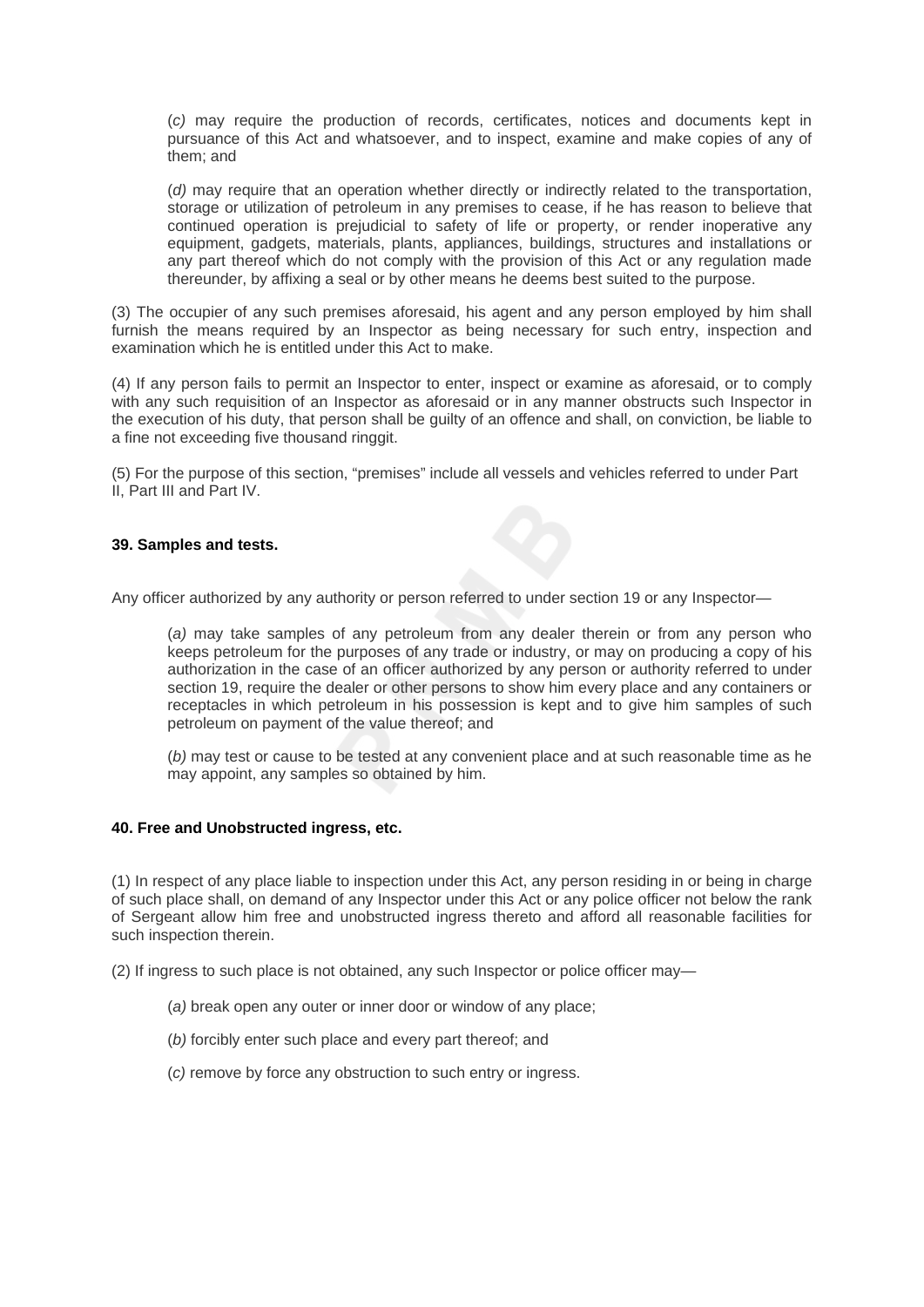### **41. Liability of agents and servants.**

Whenever any person under this Act or any regulation made thereunder would be liable under the provisions of this Act or any regulation to any punishment, penalty or forfeiture for any act, omission, neglect or default, he shall be liable to the same punishment, penalty or forfeiture for every similar act, omission, neglect or default of any agent or servant employed by him in the course of his business as such licensed persons, and every agent or servant employed by a person licensed under this Act, in the course of business under such licences shall also be liable to every punishment, penalty or forfeiture prescribed for such act, omission, neglect or default contrary to the provisions of this Act or regulations made thereunder as fully and effectually as if such agent or servant had been the person to whom the licence had been granted.

### **42. Revocatian of licence, etc.**

(1) The person or authority granting any licence, permit, approval or extension under this Act may, if such person or authority is satisfied that—

(*a)* the apparatus or premises so licensed, permitted or approved has become unfit for the purpose for which it was licensed, permitted or approved;

(*b)* the person to whom such licence, permit, approval or extension was granted has committed a breach of any of the conditions of such licence, permit, approval or extension, or

(*c)* the continuance of the licence, permit, approval or extension is against public safety, call upon the holder of the licence, permit, approval or extension to show cause why his licence, permit, approval or extension should not be revoked.

(2) A person called upon to show cause under subsection (1)—

(*a)* shall be supplied by the person or authority as the case may be, with the particulars in writing forming the basis for the call to show cause; and

(*b)* may, if he so desires, be present at the hearing or be represented thereat by another person authorized by him in writing.

(3) If after the hearing, the person or authority as the case may be, is of opinion that the person called upon to show cause has failed to do so, such person or authority may notwithstanding any criminal proceedings that may be brought against the person called upon to show cause, revoke his licence, permit, approval or extension.

(4) Subsection (1) shall not prejudice the power of the person or authority referred to therein, to suspend the licence, permit, approval or extension pending the hearing to show cause, if such person or authority considers such an action to be expedient and necessary in the circumstances of the case.

### **43. Appeal to Minister.**

(1) Where any person is aggrieved by any decision of or any revocation or any condition imposed by any person or authority empowered under this Act to grant any licence, permit, or approval, he may within twenty-one days from the date of receipt of the decision or licence, permit or approval, appeal to the Minister.

(2) On appeal, the Minister may receive such evidence as he may consider necessary and may confirm, annul or vary the decision or conditions made by or imposed by the person or authority granting the licence, permit or approval.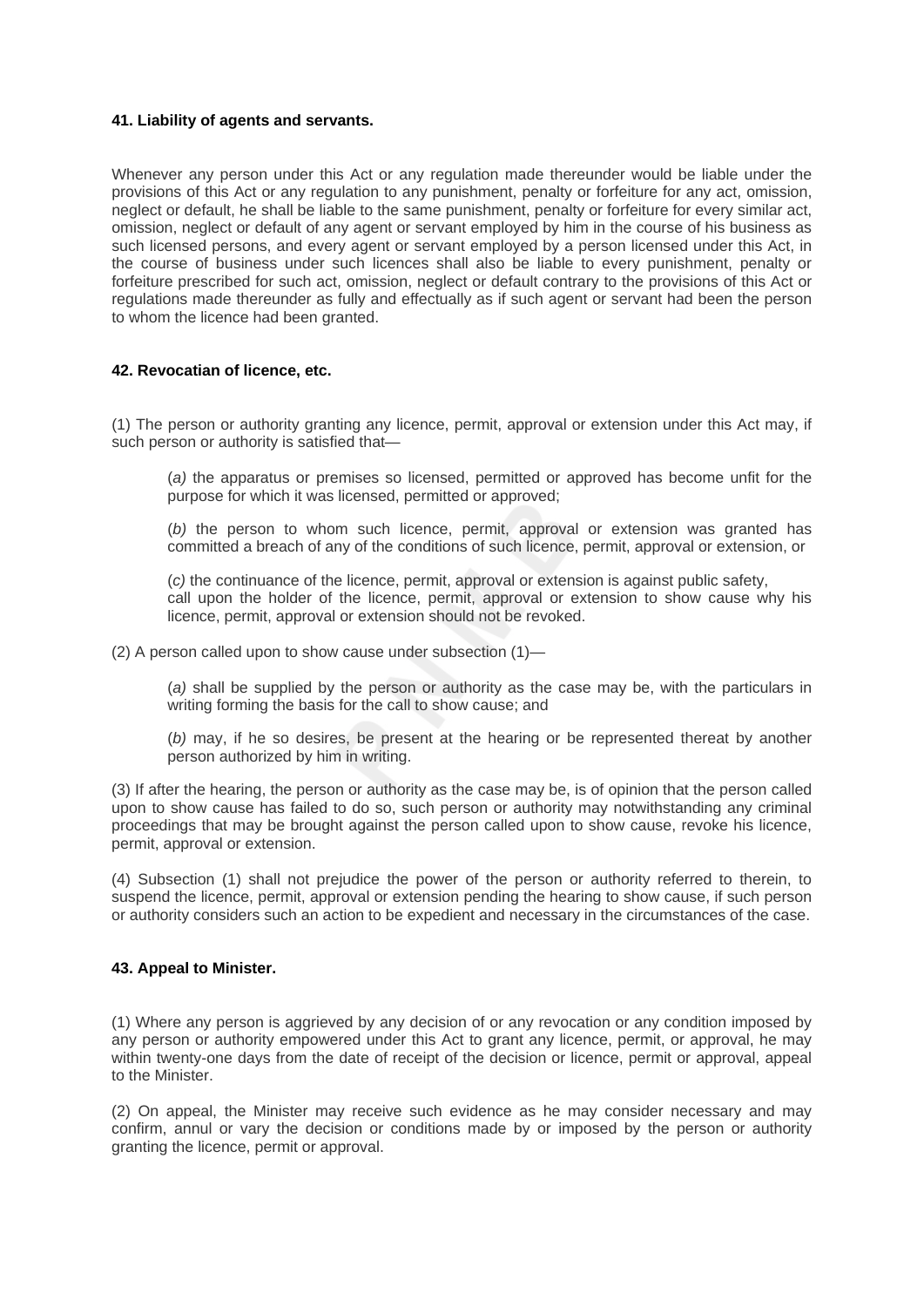(3) For the purpose of providing any advice or assistance that the Minister may require to enable him to consider any appeal under subsection (1), the Minister may appoint such officer or officers of technical and other appropriate skills, as he may deem necessary and such officer or officers shall have powers to inspect any premises to enable him or them to effectively advise or assist the Minister.

# **44. Power of Minister to exempt.**

(1) The Minister may, by order, either conditionally, or absolutely exempt any person, vehicle, vessel or place from all or any provisions of this Act or regulations made thereunder.

(2) Without prejudice to the provisions of subsection (1), the Minister may by order exempt from all or any provision of this Act or regulations made thereunder any petroleum under the control of—

- *(a)* the Armed Forces of Malaysia and the Royal Malaysian Police, and any other forces lawfully present in Malaysia; and
- *(b)* the Government of the Federation and any Government of any State.

### **45. General powers to make regulations.**

Without prejudice to the powers of the Minister given under this Act, he may make regulations and rules—

(*a)* to prescribe the tests to be applied to all petroleum to ascertain its flash point, and the methods of applying the same;

(*b)* to determine the classification of petroleum or any of the various liquids referred to in section 2;

(*c)* to regulate the licensing and management of places for storing petroleum;

(*d)* to regulate the loading and unloading and discharging of petroleum;

*(e)* to regulate the safety of transport of petroleum;

(*f)* to prescribe the construction and materials of any place in which petroleum may be stored;

*(g)* to regulate the method in which petroleum shall be stored;

*(h)* to prescribe the procedure, equipment, materials, appliances and gadgets to be used for preventing or extinguishing fire in any place;

*(i)* to make provision for the protection of premises adjacent to licensed places;

*(j)* to prescribe the conditions and restrictions to be imposed upon vessels arriving at any port after having carried petroleum as part or whole of their last cargo;

*(k)* to fix fees for the licences and permits issuable under this Act or any regulations made thereunder;

*(l)* (*Deleted by Act A807 of the year 1991*).

*(m)* to prescribe the petroleum anchorage in any port;

*(n)* to prescribe the standard and methods for construction and materials used for pipelines;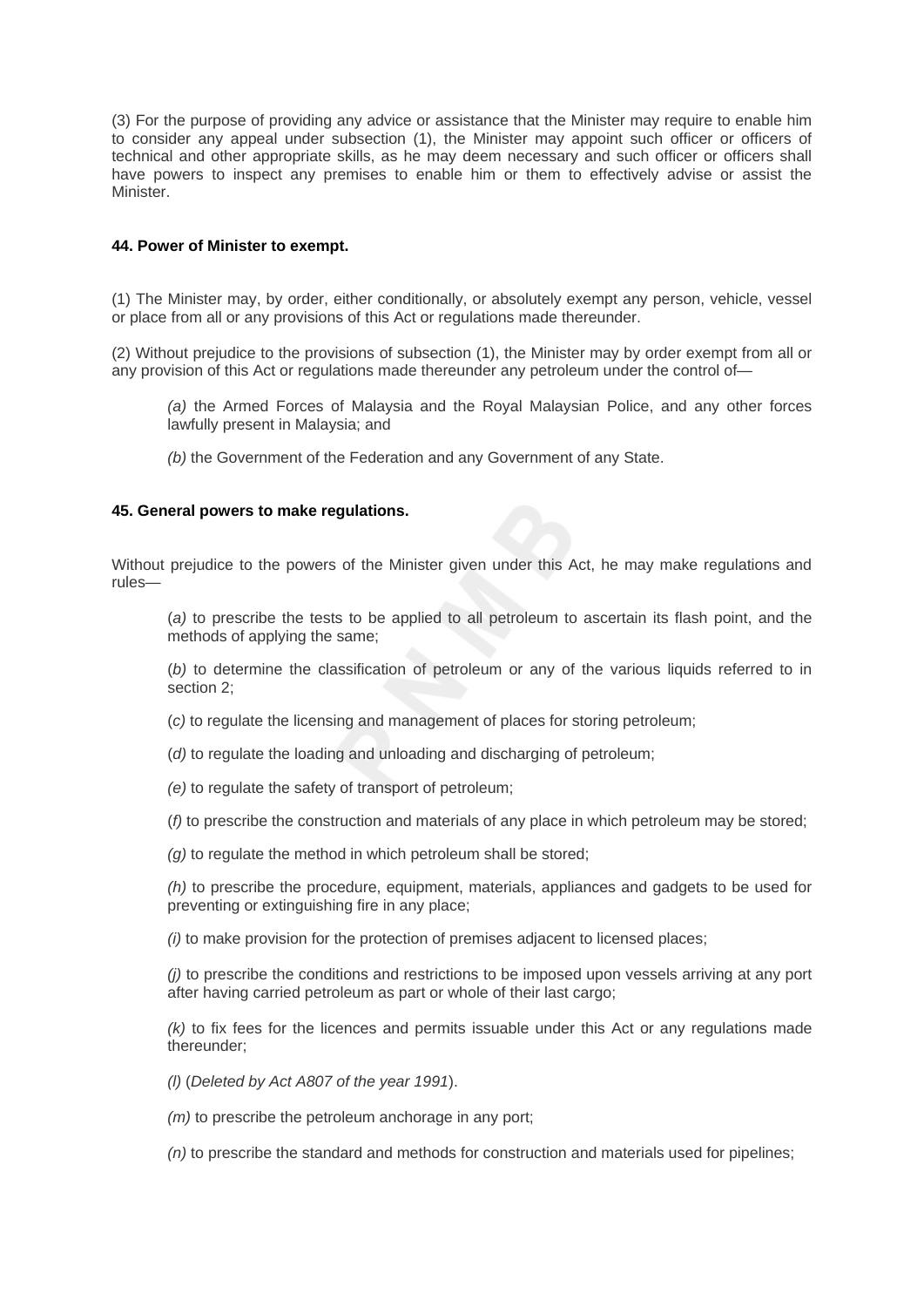*(o)* to prescribe the qualifications to be possessed by persons before they may be placed in charge or entrusted with the care or management of specified installations or before they can proceed to carry out specified work connected with petroleum or petroleum products;

*(p)* to prescribe the nature of training, examinations and tests for the award of the certificates in paragraph *(o)* above, the form of such certificates, the manner and issue thereof, and the fees to be paid for such examination and certificates and to prescribe the manner and circumstance in which the certificate may be modified, suspended or cancelled; and

*(a)* generally for carrying out the purpose of this Act.

# **46. Power of Minister to prescribe codes of practice.**

(1) The Minister may by order prescribe codes of practice for the purposes of this Act and regulations made thereunder.

(2) Upon publication of such codes of practice in the *Gazette*, such codes of practice shall have the force of law and shall become regulations under this Act.

### **47. Fees collected.**

Fees in respect of any licence or permit under Part IV or any regulations made in respect of that Part and issued by the local authority or authority or such person as may be authorized by the Minister shall be the revenue of the local authority or authority or such other person, as the case may be, issuing the licence or permit.

### **48. Repeal.**

(1) The Petroleum Ordinance 1949 [*Ord. 46 of 1949*] and the Petroleum Ordinance 1960 of Sabah [*Sabah Ord. 21 of 1960*] are hereby repealed.

(2) Any regulations, rules, orders or notifications made under the laws referred to under subsection (1) shall, in so far as they are not inconsistent with this Act, remain in force until revoked or replaced by subsidiary legislation made under this Act.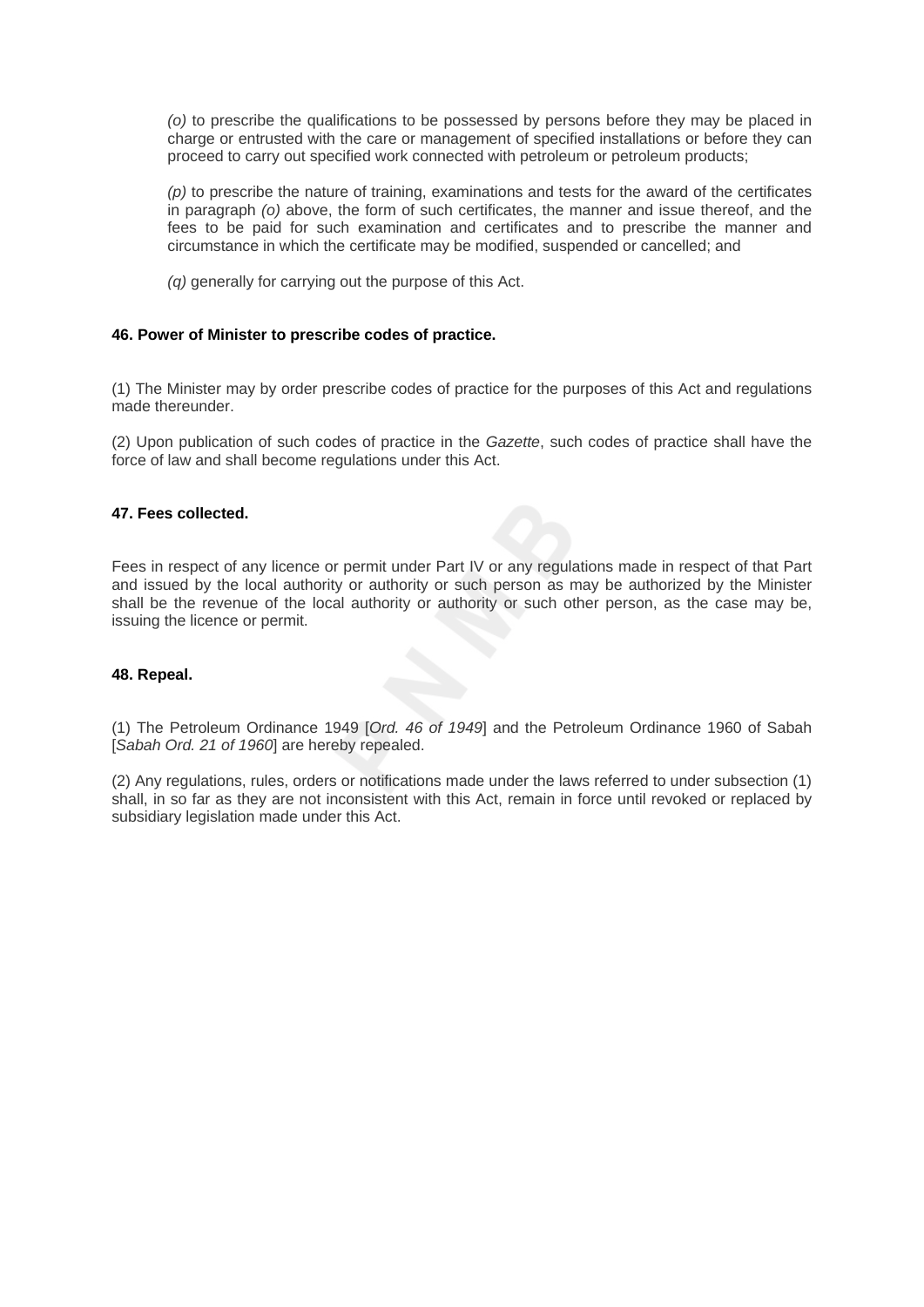# **SCHEDULE**

1. Methane, ethane, propane, butane or hydrocarbons which may consist of one or more of the above gases, either in the form of gas or liquid

- 2. Gasoline
- 3. Naptha
- 4. Reformate
- 5. Kerosene
- 6. Diesel
- 7. Fuel Oil
- 8. Base Oil
- 9. Lubricating Oil
- 10. Asphalt/Bitumen
- 11. Grease and Wax